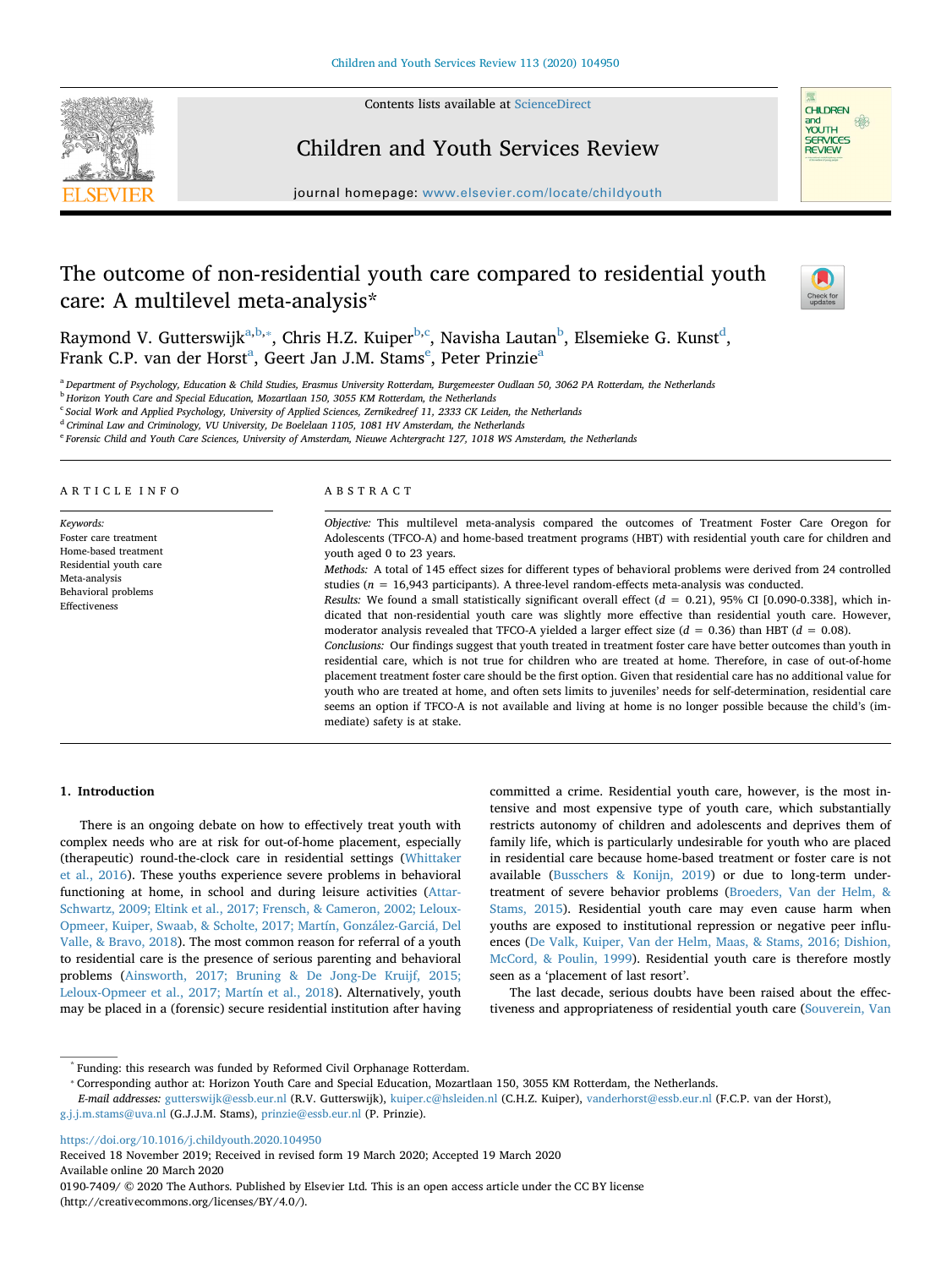[der Helm, & Stams, 2013\)](#page-9-0), in particular with respect to juveniles' need for self-determination ([Van der Helm, Kuiper, & Stams, 2018](#page-10-1)). A metaanalysis by [De Swart and colleagues \(2012\)](#page-8-5) showed that protocolled evidence-based treatment delivered in residential care was modestly effective if compared with residential care as usual, whereas the comparison with non-residential care yielded a small and non-significant negative effect (Cohen's  $d = -0.20$ ). This result was replicated in a more recent meta-analysis by [Strijbosch and colleagues \(2015\),](#page-10-2) who found a small but statistically significant negative overall effect comparing outcomes of residential care to non-residential care  $(d = -0.33)$ . However, a drawback of both meta-analyses is that no attempt was made to account for initial differences between youth receiving residential and non-residential care. In the present meta-analysis, we compare effects of residential youth care with non-residential youth care, in particular Treatment Foster Care Oregon for Adolescents (TFCO-A) and Home-Based Treatment (HBT), because these types of care are well-researched, controlling for initial differences between participants by means of matching or random assignment to both conditions and control for (eventual) remaining individual differences at pre-test in our meta-analytic analyses.

## *1.1. Residential youth care*

Residential youth care is a 24-hour mental health intervention for youth with severe emotional and/or behavioral problems, mostly from a dysfunctional family, in particular with respect to aversive childrearing practices and inadequate parenting ([Harder, 2011\)](#page-9-1). Residential placement is mostly involuntary, mandated by civil or penal law (i.e., juvenile delinquents). Care is offered in a highly supervised and structured living group setting, where individual therapies can be provided, in addition to group treatment, if applicable. Residential institutions can be large scale, with different levels of security, or small scale therapeutic settings. Youth attend day schools within the residential youth care institution or receive education outside the residential facility [\(Preyde et al., 2011b\)](#page-9-2).

Residential care is mostly based on behavioral, cognitive or solution focused models ([Van der Helm & Hanrath, 2011; Whittaker, Del Valle,](#page-10-3) [& Holmes, 2015](#page-10-3)), and in some cases involves evidence-based manualized treatment. Furthermore, a positive group climate is considered to be a first necessary, but not sufficient, condition for effective treatment and positive youth outcomes in residential care [\(Van der Helm &](#page-10-3) [Hanrath, 2011](#page-10-3)). [Eltink and colleagues \(2019\)](#page-9-3) conducted a meta-analysis on the association between residential group climate and antisocial behavior, distinguishing between seven dimensions of group climate: support, growth, structure, experienced safety, justice, atmosphere, and repression. Results showed that a therapeutic group climate was significantly and modestly related to lower levels of antisocial behavior, with the largest effect size for experienced safety (*r* = 0.288).

## *1.2. Non-residential care*

The last decades several programs have been developed as alternative to residential or institutional youth care. Treatment Foster Care Oregon for Adolescents (TFCO-A), formerly known as multi treatment foster care (MTFC), aims to reduce deviant behavior ([Bergström &](#page-8-6) [Höjman, 2016; Chamberlain, Leve, & DeGarmo, 2007; Sinclair et al.,](#page-8-6) [2016\)](#page-8-6), and delinquent activity in youth [\(Chamberlain & Reid, 1998](#page-8-7)). TFCO-A also aims to reinforce prosocial behavior [\(Bergström &](#page-8-6) [Höjman, 2016; Chamberlain et al., 2007\)](#page-8-6) by encouraging participation in structured social activities, social skills training, and fostering good relationships with parents and peers [\(Fisher & Chamberlain, 2000](#page-9-4)). TFCO-A consists of an out-of-home placement in a professionally trained foster family for 6 to 9 months. In addition, a clinical team is formed around the youth and his or her birth family [\(Fisher &](#page-9-4) [Chamberlain, 2000; Westermark, Hansson, & Olsson, 2011](#page-9-4)). The youth is offered a therapeutic and structured living environment, where

supervision, boundary setting, and supporting relationships are important. The most important difference with residential care is that the youth lives within a family context, and mostly receives education at a regular school (see e.g., [The California Evidence-based Clearinghouse,](#page-10-4) [2018\)](#page-10-4).

Another form of non-residential care, Home-based treatment (HBT), is offered to youth living at home. HBT targets youths with serious emotional and behavioral problems who are at risk of being placed outof-home or return home from an out-of-home placement ([Mattejat, Hirt,](#page-9-5) [Wilken, Schmidt, & Remschmidt, 2001](#page-9-5)). By implementing HBT, organizations aim to improve the overall well-being of the family and reduce problems affecting the family [\(Preyde et al., 2011b](#page-9-2)). Recently, four types of HBT which are highly comparable in used mechanisms and techniques and in treatment effects have been compared with residential care [\(Van der Pol et al., 2017](#page-10-5)). These types of HBT are Intensive Home-Based Treatment (IHBT), Multidimensional Family Therapy (MDFT), Functional Family Therapy (FFT) and Multi-Systemic Therapy (MST).

Intensive Home-Based Treatment (IHBT) is defined as all out-patient youth care for more than one hour per week. IHBT promotes positive development and adequate family functioning. IHBT addresses mental health issues and is available 'around the clock'. IHBT is offered both individually and systemically [\(Moffett, Brotnow, Patel, Adnopoz, &](#page-9-6) [Woolstone, 2017\)](#page-9-6). In their meta-analysis on the outcomes of wraparound care, [Suter and Bruns \(2009\)](#page-10-6) found a small statistically significant effect (Cohen's *d* = 0.33) on youths' mental health and overall functioning.

Multidimensional Family Therapy (MDFT) offers help to youth with multiple problems behavior. The purpose of MDFT is to make youths' problematic behavior disappear or decrease and improve youths' functioning within the family, in school or work, and in daily life. The therapists using MDFT involve family, friends, school, work and promote leisure activities. Furthermore, the meta-analysis performed by [Van der Pol and colleagues \(2017\)](#page-10-5) found a small, but significant, overall effect size  $(d = 0.24)$  of MDFT compared to other therapies on various behavioral outcomes.

Functional Family Therapy (FFT) is aimed at enabling the family to resolve problems themselves and to deal with setbacks, and works with 11- to 18-year old youths who have been referred for behavioral or emotional problems. FFT can be offered at home, in school or in a mental health facility [\(Robbins, Alexander, Turner, & Hollimon, 2016](#page-9-7)). [Hartnett, Carr, Hamilton, and O'Reilly \(2017\)](#page-9-8) performed a meta-analysis on the effects of FFT on drug use, recidivism, family adjustment and behavioral problems, and found small statistically significant treatment effects compared to untreated control groups (Cohen's  $d = 0.48$ ) and alternative treatments (Cohen's  $d = 0.35$ ).

Multi-Systemic Therapy (MST) strongly focuses on the network at large, including the school, peers, and sports clubs ([Henggeler, 2011](#page-9-9)), improving communication, parenting skills, peer relations, school performance, and social networks [\(Little, Popa, & Forsythe, 2005\)](#page-9-10). [Van der](#page-10-7) [Stouwe, Asscher, Stams, Deković, and Van der Laan \(2014\)](#page-10-7) conducted a meta-analysis and reported that MST produced small statistically significant positive effects on delinquency (Cohen's *d* = 0.20), psychopathology (Cohen's  $d = 0.27$ ), substance abuse (Cohen's  $d = 0.29$ ), family factors (Cohen's  $d = 0.14$ ), out-of-home placements (Cohen's  $d = 0.27$ , and peer factors (Cohen's  $d = 0.21$ ).

## *1.3. The present study*

In this multilevel meta-analysis, we compare the outcomes of two well-researched types of non-residential interventions that target youth with complex problems at risk for out-of-home placement – Treatment Foster Care Oregon for Adolescents (TFCO-A) and home-based treatment (HBT) – with the outcomes of residential youth care. We only include controlled studies comparing TFCO-A or HBT to residential youth care, reporting on internalizing, externalizing, and total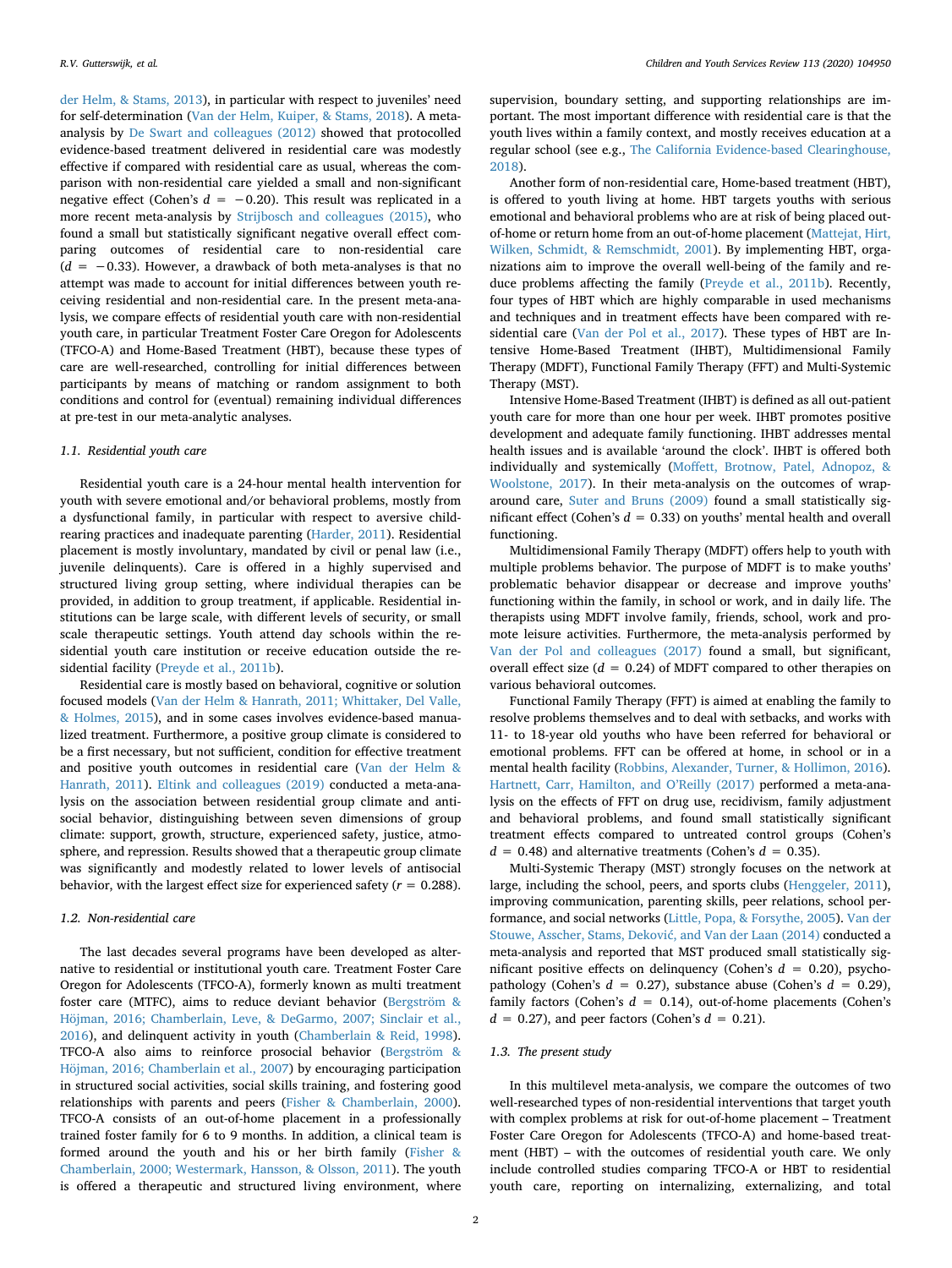<span id="page-2-0"></span>

**Fig. 1.** Flowchart showing the results of the search strategy.

behavioral problems, substance misuse and delinquency for children and adolescents aged 0 to 23 years. This meta-analysis is innovative because, in contrast with the meta-analyses of [Strijbosch and colleagues](#page-10-2) [\(2015\) and De Swart and colleagues \(2012\),](#page-10-2) in the present meta-analysis (1) initial differences between youth receiving residential and nonresidential care are accounted for by means of study design (matching or randomization) and control for pre-test differences; and (2) not only differences in effect sizes between studies, but also within studies are taken into account by means of recent developed meta-analytic techniques [\(Assink & Wibbelink, 2016](#page-8-8)). We thus gain knowledge on differences between the outcomes of residential and non-residential youth care in children and adolescents with comparable problems and supposedly risks for out-of-home placement, and the conditions under which these outcomes differ. This knowledge can be used to inform clinical practice and policies on the delivery of residential and nonresidential youth care.

Overall and based on the literature, we hypothesize that non-residential youth care will produce more favorable outcomes than residential youth care, because residential care may have a negative effect on the developmental possibilities and treatment motivation of youth by: (1) not meeting the fundamental requirements for self-determination (i.e., competence development, contact and autonomy); (2) the association with deviant peers and deviancy training; (3) high risks for institutional repression; (4) the unavailability of evidence-based

manualized treatment; (5) the cut off from primary supportive attachment-based relationships; and (6) problems in establishing supportive (therapeutic) youth-staff relationships ([De Valk et al. 2016; Souverein,](#page-8-4) [Van der Helm, & Stams, 2013; Van der Helm, Kuiper, & Stams, 2018](#page-8-4)).

In moderator analyses we examine the degree to which the overall effect size for differences in youth outcomes between residential and non-residential care is affected by sample characteristics (e.g., mean age, sex and ethnicity), methodological characteristics (e.g., study design, quality of the study and control for pre-test), and study characteristics (e.g., impact factor, type of intervention and year of publication). These moderators are included in meta-analyses as a rule, because they control for methodological influences and publication characteristics or concern generalizability of results.

In previous meta-analyses comparing effectiveness of non-residential and residential care, moderation effects were found for gender ([Strijbosch et al., 2015](#page-10-2)), but not for age [\(De Swart et al., 2012;](#page-8-5) [Strijbosch et al., 2015](#page-8-5)), showing that studies with a high percentage of females were associated with smaller effect sizes. In the meta-analysis by Strijbosch and colleagues, study design (i.e., randomized controlled trial, matched or non-matched control group) was a significant moderator, showing that matched studies yielded better outcomes for youth in non-residential care, whereas non-matched studies showed better outcomes for youth in residential care. However, study design was nonsignificant as a moderator in the meta-analysis by De Swart et al.. In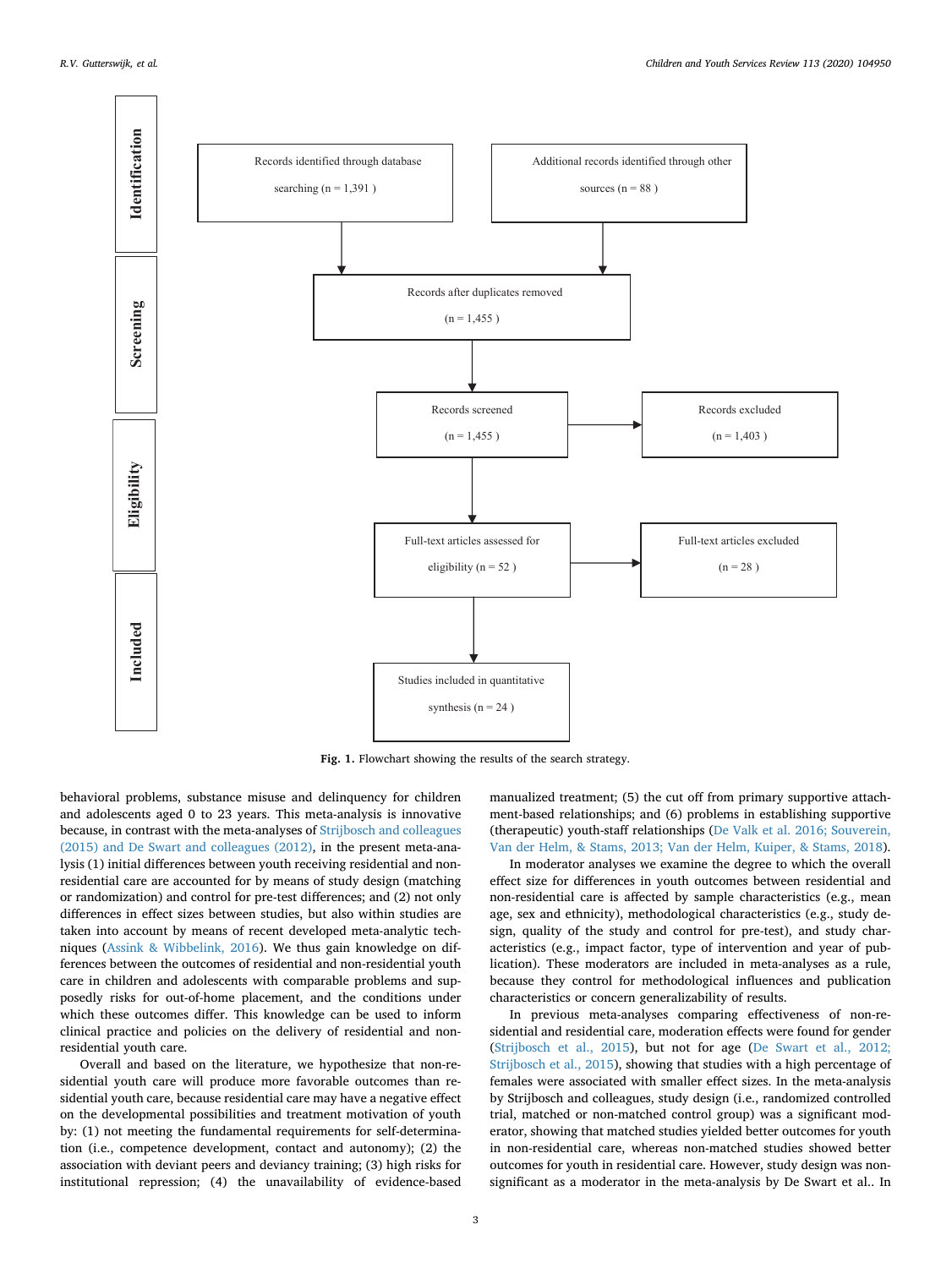contrast to the meta-analysis of [De Swart and colleagues \(2012\),](#page-8-5) the meta-analysis of [Strijbosch and colleagues \(2015\)](#page-10-2) showed a significant moderator effect for type of outcome. Year of publication was a significant moderator in both meta-analyses indicating that earlier published studies yielded greater effect sizes. Finally, De Swart et al. found a moderator effect for the type of intervention, with only positive effects for cognitive behavior therapy.

# **2. Methods**

## *2.1. Study selection*

We searched for studies on residential youth care in several electronic databases: Pubmed, SAGE Journals, ScienceDirect, SpringerLink, Wiley Online Library, MEDLINE, Web of Science, CINAHL, Psycinfo, Cochrane Library, Campbell Library, Proquest and Google Scholar. To cover the terms child, residential care, antisocial behavior and treatment effect, we used the following set of keywords: youth, child\*, adolescen\*, boy\*, girl\*, juvenile\*, residential care, residential homes, institutional care, group care, group homes, problem behavio\*, behavio\* problems, aggres\*, violen\*, criminal behavio\*, antisocial behavio\*, externalizing, delinquen\*, internalizing, anxiety, depression, effect\* and comparison. In addition, we inspected the reference lists of the studies we included in this meta-analysis. Finally, two researchers searched independently the indexes of the most relevant journals. The final search was performed on September 4, 2019.

#### *2.2. Inclusion criteria*

Studies that met the following conditions were included: (1) the (quasi-) experimental group or the control group received home-based treatment or Treatment Foster Care Oregon for Adolescents, (2) the other group received residential care, (3) the studies provided at least post-test scores or follow-up scores for both groups and (4) were written in English or Dutch. We included a total of 24 studies  $(N = 16,943)$  (see [Fig. 1](#page-2-0)). The literature search was performed by three researchers. When in doubt whether a study did meet the inclusion criteria, the three researchers discussed what to do until consensus was reached. No unpublished relevant studies were found. The reason to exclude studies on the basis of the full-text was mainly because the control group or outcome measures did not meet the inclusion criteria.

Two researchers coded all available outcome variables of the studies we included in the meta-analysis. The first five studies were coded independently by both researchers. Inter-rater reliability was analyzed by calculating Kappa for categorical variables and intraclass correlation (ICC) for variables at the interval and ratio level. This inter-rater reliability was moderate to nearly perfect, according to the guidelines by [Landis and Koch \(1977\).](#page-9-11) Our Kappa's ranged from 0.70 to 1.00 and intraclass correlations from 0.99 to 1.00. In one case, the Kappa proved to be insufficient, yielding a score of 0.54 which problem was resolved through further discussion until consensus was reached. A limitation of ICC is that it does not include missing values in the analysis. When one researcher coded a variable and the other did not, this is a violation of interrater reliability, but is not taken into account in intraclass correlation analyses. Overall, coding on interval and ratio level by the two researchers corresponded in 76.4% of the cases. Although the fact that these results show sufficient reliability, the analysis led to even more discussion between the researchers about the coding, which resulted in increased reliability.

Moderators were coded and were categorized as follows: (1) sample characteristics, (2) methodological characteristics, and (3) study characteristics. These sample characteristics were mean age, sex (percentage male) and ethnicity (percentage Caucasian white, percentage African black, and percentage Hispanic) and methodological characteristics were study design (RCT, matched or non-matched) and study quality (strong, moderate or weak) according to the EPHPP 'Quality

Assessment Tool for Quantitative Studies [\(Armijo-Olivo et al., 2012](#page-8-9)). Other methodological characteristics were research group (group Preyde, group Chamberlain, group Henggeler or other group), control for pre-test (control for pre-test or no control for pre-test) and intentionto-treat (i-t-t or completers). And lastly, measured outcomes (externalizing behavior problems, internalizing behavior problems, total behavior problems, delinquency and substance abuse), type of measurement (questionnaire, interview or other), informant (youth, parent or other), time of measurement (post-test or follow-up) and follow-up in months. Furthermore, study characteristics were impact factor, year of publication and type of intervention (homebased care or Treatment Foster Care Oregon for Adolescents). Because of a shortage of studies, and the need for sufficient statistical power, we were not able to divide home-based care into IHBT, MDFT, FFT, and MST for the purpose of moderator analyses.

## *2.3. Publication bias funnel plot*

Studies reporting strong significant results are more likely to be published in peer-reviewed journals. Studies reporting less strong or no statistically significant results are therefore harder to find. To examine file drawer bias, a funnel plot of the distribution of effect sizes can be used [\(Rosenthal & Hernstein, 1979\)](#page-9-12). In a funnel plot, each effect size is plotted on the horizontal axis against its sample size, standard error or precision on the vertical axis. This distribution is shaped as a funnel if no publication bias is present. A violation of funnel plot symmetry indicates publication bias. By regressing the standard normal deviate, defined as the effect size divided by its standard error, against the estimate's precision, funnel plot asymmetry can be tested. If there is asymmetry, the regression line does not run through the origin and the intercept significantly deviates from zero [\(Duval & Tweedie, 2000](#page-8-10)).

## *2.4. Analyses of effect sizes*

To analyze our data, we used a random effects model ([Sánchez-](#page-9-13)[Meca & Marín-Martínez, 2008](#page-9-13)). We calculated Cohen's *d* for group comparisons, using the Practical Meta-Analysis Effect Size Calculator developed by [Wilson \(2001\)](#page-10-8). Cohen's *d* was calculated by using means and standard deviations, proportions and *t*-, *F*-, *χ<sup>2</sup>* -, *p*-values. For 128 of 145 effect sizes it was possible to control for pre-test scores.

The multilevel meta-analysis was conducted in *R* (version 3.5.1), using the metaphor-package ([Viechtbauer, 2017\)](#page-10-9). In a three-level metaanalysis, variance at three different levels is analyzed: (1) sample variance, (2) variance between effect sizes within studies, and (3) variance among effect sizes between studies ([Assink et al., 2018; Van den](#page-8-11) [Noortgate, López-López, Marín-Martínez, & Sánchez-Meca, 2013](#page-8-11)). The multilevel technique allows not only to calculate an overall effect size, but if significant variance is present at level 2 and/or 3, moderation by sample, methodological and/or study characteristics can be examined. This is an important improvement, because commonly used meta-analytic methods assume independency of effect sizes, whereas this usually is not the case. The method also allows for the use of multiple effect sizes (within studies) from the same sample ([Assink & Wibbelink,](#page-8-8) [2016\)](#page-8-8). Moderator analyses were also performed using *R* ([Viechtbauer,](#page-10-9) [2017\)](#page-10-9).

## **3. Results**

## *3.1. Study characteristics*

This meta-analysis included  $k = 24$  primary studies from which  $u = 145$  effect sizes were extracted (see [Appendix A](#page-8-12)). On average, 6.04 effect sizes were extracted from each included study  $(SD = 5.06;$ range = 1–20). The studies were published between 1992 and 2018, and the median year was 2005. Almost all studies were conducted in North-America ( $k = 22$ ), with only two European studies.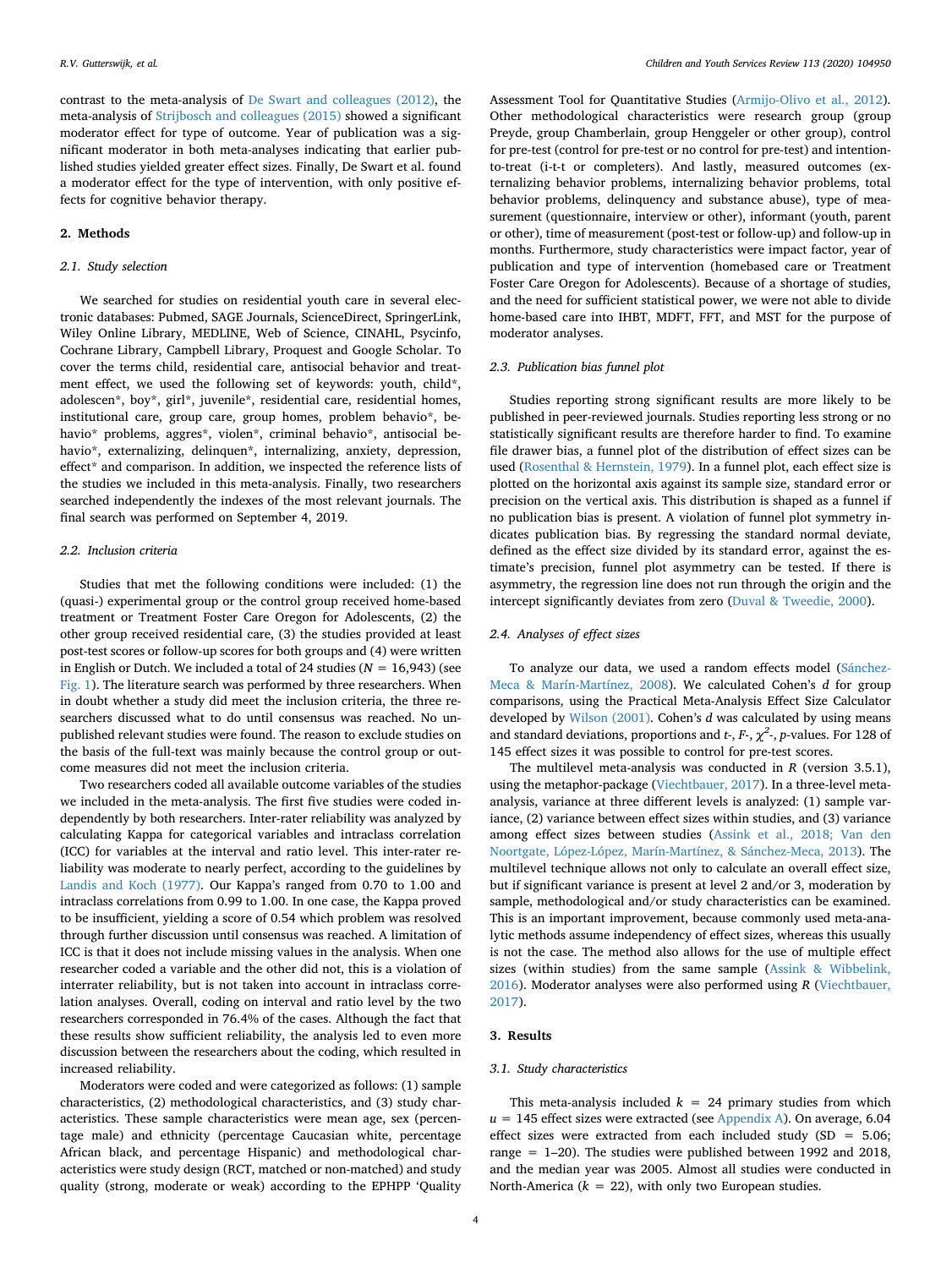#### <span id="page-4-0"></span>**Table 1**

|  |  | Overall effect of non-residential vouth care on child outcomes compared to residential vouth care. |  |  |  |  |  |  |  |  |  |  |  |
|--|--|----------------------------------------------------------------------------------------------------|--|--|--|--|--|--|--|--|--|--|--|
|--|--|----------------------------------------------------------------------------------------------------|--|--|--|--|--|--|--|--|--|--|--|

| Outcome        | "  | #ES | Mean $d$ | 95% CI     | Sig. mean $d(p)$ | $\sigma$ <sub>level</sub> 2 | $\sigma_{\text{level}}^2$ | % Var. Level | % Var. Level 2 | % Var. Level 3 |
|----------------|----|-----|----------|------------|------------------|-----------------------------|---------------------------|--------------|----------------|----------------|
| Child-outcomes | 24 | 145 | 0.21     | 0.00; 0.34 | $0.00***$        | 0.12                        | $0.06***$                 | 6.61         | 61.60          | 31.79          |

*Note.* Child outcomes = internalizing problem behavior, externalizing problem behavior, substance use, delinquency and total problems; *k =* number of studies; *#ES* = number of effect sizes; mean *d* = mean effect size (Cohen's *d*); CI = confidence interval;  $\sigma_{\text{level 2}}^2$  = variance between effect sizes extracted from the same study;  $\sigma_{\text{level 3}}^2$  = variance between studies; % Var = percentage of variance distributed. \*\*\*  $p \le 0.001$ .

## <span id="page-4-2"></span>*3.2. Overall effect size*

The estimated overall effect of non-residential care on behavioral problems, compared to residential youth care, was *d* = 0.21,  $p \le 0.001$ , 95% CI [0.090, 0.338] (see [Table 1\)](#page-4-0), indicating that youth in non-residential care showed statistically significantly better outcomes than youth in residential care. According to [Rice and Harris](#page-9-14) [\(2005\)](#page-9-14) this is a small effect. Significant level 2 and level 3 variance was found. This significant variance implies substantial variability in effect sizes extracted from the same study (level 2) and from different studies (level 3) (see [Table 1\)](#page-4-0). As presented in [Table 1](#page-4-0) about 62% of total variance could be explained by within-study differences in effect sizes (level 2) and about 32% by between-study differences in effect sizes (level 3). Therefore, moderator analyses were conducted to explore whether moderators could explain the level 2 and 3 heterogeneity.

Furthermore, a visual inspection of the funnel plot did not lead to a suspicion of publication bias, which was confirmed by the trim-and-fill analysis in *R*, which revealed that no effect sizes had to be imputed at the left or right side of the funnel (see [Fig. 2\)](#page-4-1).

#### *3.3. Moderator analyses*

In [Table 2,](#page-5-0) the results of within-study moderator analyses are presented. In [Table 3,](#page-5-1) the between-study moderator analyses are presented. The moderators are classified into 'sample characteristics', 'methodological characteristics' and, 'study characteristics'.

#### *3.3.1. Within-study: Methodological characteristics*

We found no moderating effect of the measured outcomes (total behavior problems, internalizing behavior problems, externalizing behavior problems, substance abuse or delinquency), type of measure (questionnaire, interview or official registration), information source (child, parent or other), measurement moment (post-test or follow-up) or number of months before follow-up.

#### *3.3.2. Between-study: Sample characteristics*

We found no moderating effect of percentage male, age, percentage Caucasian white, percentage African black or percentage Hispanic.

#### *3.3.3. Between-study: Methodological characteristics*

Moderator analysis revealed a statistically significant moderating effect for type of intervention (see [Table 3](#page-5-1)). TFCO-A yielded a larger effect  $(d = 0.36)$  on behavioral problems than HBT  $(d = 0.08)$ , indicating TFCO-A to be slightly more effective than residential youth care, whereas HBT proved to be equally effective. No moderating effects were found for year of publication, intention to treat, study design, study quality, author, control for pretest or impact factor of the journal the study was published in.

## **4. Discussion**

The main aim of this meta-analysis was to examine the outcomes of non-residential care compared to residential care for youth aged 0 to 23 years, which revealed that TFCO-A yielded a larger effect size (Cohen's  $d = 0.36$ ) than HBT (Cohen's  $d = 0.08$ ). These findings

<span id="page-4-1"></span>

**Fig. 2.** Trim and fill plot for all effect sizes. *Note*. A contour enhanced funnel plot with Cohen's d on the X axis and standard error on the Y axis. The black dots represent the extracted effect sizes. If there were any imputed effect sizes, they would be represented by white dots. The solid vertical line represents the overall effect size.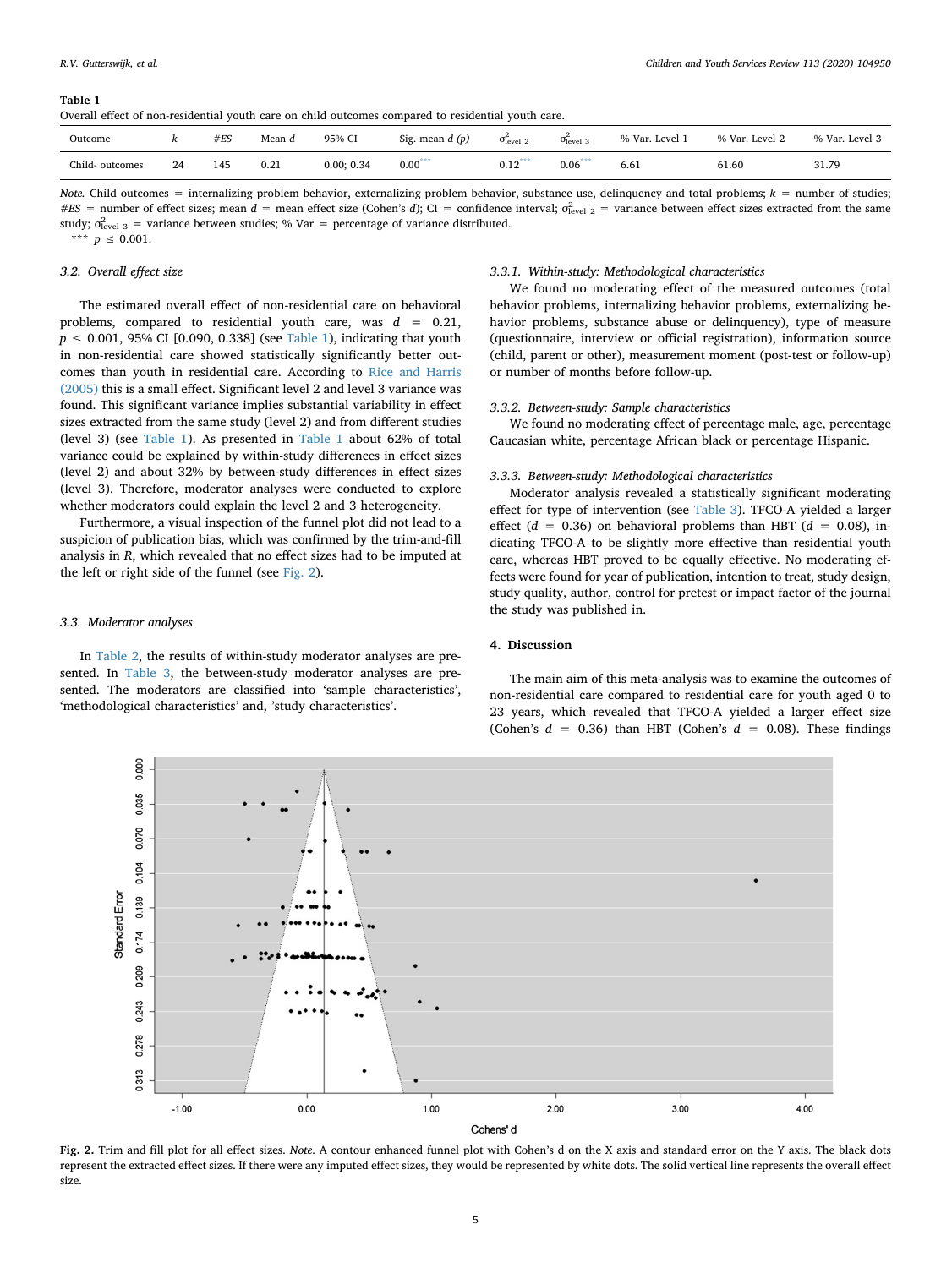#### <span id="page-5-0"></span>**Table 2**

Within-study moderators of the effectiveness of non-residential care: assessment of outcomes.

| Moderator variable                | $\boldsymbol{k}$ | $\#ES$ | $B_0/d$ | $t_{0}$              | $B_1$   | $t_1$   | $F(df_1, df_2)$    |
|-----------------------------------|------------------|--------|---------|----------------------|---------|---------|--------------------|
| Methodological characteristics    |                  |        |         |                      |         |         |                    |
| Measured outcomes                 |                  |        |         |                      |         |         | $F(4, 140) = 1.67$ |
| Total behavior problems           | 10               | 24     | 0.04    | 0.35                 |         |         |                    |
| Internalizing behavior problems   | 12               | 45     | 0.21    | $2.53*$              | 0.17    | 1.62    |                    |
| Substance abuse                   | 5                | 13     | 0.12    | 0.88                 | 0.09    | 0.53    |                    |
| Delinquency                       | 14               | 34     | 0.35    | $3.78***$            | 0.31    | 2.37    |                    |
| Externalizing behavior problems   | 11               | 29     | 0.14    | 1.53                 | 0.10    | 0.95    |                    |
| Approaches to Outcome Measurement |                  |        |         |                      |         |         |                    |
| Type of Measure                   |                  |        |         |                      |         |         | $F(2, 136) = 2.24$ |
| <b>Ouestionnaires</b>             | 17               | 93     | 0.16    | $2.18*$              |         |         |                    |
| Interview                         | 3                | 25     | 0.14    | 1.12                 | $-0.02$ | $-0.14$ |                    |
| Official registration             | 11               | 21     | 0.42    | $3.69***$            | 0.26    | 2.08    |                    |
| Informant                         |                  |        |         |                      |         |         | $F(2, 142) = 0.51$ |
| Child                             | 14               | 53     | 0.28    | $3.06*$              |         |         |                    |
| Parent                            | 10               | 41     | 0.16    | 1.75                 | $-0.12$ | $-0.99$ |                    |
| Other                             | 19               | 51     | 0.20    | $2.54*$              | $-0.08$ | $-0.77$ |                    |
| Time of measurement               |                  |        |         |                      |         |         | $F(1, 143) = 0.26$ |
| Post-test                         | 9                | 48     | 0.20    | $2.80^{**}$          |         |         |                    |
| Follow-up                         | 18               | 97     | 0.26    | $2.70^{**}$          | 0.05    | 0.51    |                    |
| Follow-up months                  | 18               | 103    | 0.17    | $3.33$ <sup>**</sup> | 0.00    | 0.76    | $F(1, 101) = 0.57$ |

*Note.*  $k =$  number of independent studies;  $#ES =$  number of effect sizes; B<sub>0</sub>/mean  $r =$  intercept/mean effect size (*r*);  $t_0 =$  difference in mean *r* with zero;  $B_1$  = estimated regression coefficient;  $t_1$  = difference in mean *r* with reference category;  $F(df_1, df_2)$  = omnibus test; (RC) = reference category.  $^+$  *p* < .10; \*  $p \, < \, .05;$  \*\*  $p \, < \, .01;$  \*\*\*  $p \, < \, .001.$ 

indicate that treatment foster care was slightly more effective than residential care, whereas home-based care proved to be equally effective. The positive effects of non-residential (foster) care of this multilevel meta-analysis are largely in line with findings of the meta-analyses by

[De Swart and colleagues \(2012\) and Strijbosch and colleagues \(2015\)](#page-8-5), who found small (Cohen's  $d = 0.20$ ) and small-to-medium (Cohen's *d* = 0.34) effects, respectively, favoring non-residential over residential youth care. Therefore, the combined findings of previous meta-analyses

#### <span id="page-5-1"></span>**Table 3**

Between-study moderators of the effectiveness of non-residential care: child and methodological characteristics.

| Sample characteristics<br>$3.18^{\circ\circ}$<br>145<br>0.20<br>$-0.00$<br>$-0.99$<br>24<br>$F(1, 143) = 0.99$<br>Sex<br>$3.51^{\tiny \texttt{***}}$<br>21<br>140<br>0.17<br>0.02<br>0.76<br>Age<br>$F(1, 137) = 0.58$<br>Ethnicity<br>$3.17***$<br>Percentage Caucasian White<br>17<br>94<br>0.25<br>0.00<br>1.17<br>$F(1, 927) = 1.37$<br>$3.50^{\ast\ast\ast}$<br>$-1.30$<br>0.27<br>Percentage African Black<br>17<br>87<br>$-0.00$<br>$F(1, 85) = 1.68$<br>15<br>84<br>0.18<br>$-0.00$<br>$-1.26$<br>$F(1, 82) = 1.58$<br>Percentage Hispanic<br>$2.83*$<br><b>Methodological Characteristics</b><br>Study design<br>$F(2, 142) = 0.73$<br>$3.05***$<br><b>RCT</b><br>13<br>73<br>0.27<br>7<br>28<br>0.22<br>$-0.29$<br>Quasi experimental matched<br>1.81<br>$-0.05$<br>Quasi exp. non-matched<br>0.07<br>0.46<br>$-0.20$<br>$-1.21$<br>4<br>44<br>Study quality<br>$F(2, 137) = 0.38$<br>$2.65^{\ast\ast}$<br>8<br>56<br>0.29<br>Strong<br>8<br>0.20<br>$-0.58$<br>57<br>1.77<br>$-0.09$<br>Moderate<br>8<br>Weak<br>32<br>1.25<br>$-0.14$<br>$-0.85$<br>0.15<br>Research group<br>$F(3, 141) = 1.93$<br>0.22<br>$2.59*$<br>11<br>62<br>Other group<br>Group Preyde<br>4<br>44<br>0.01<br>0.05<br>$-0.21$<br>$-1.43$<br>$3.40***$<br>0.19<br>1.27<br>Group Chamberlain<br>6<br>22<br>0.41<br>$-0.57$<br>Group Henggeler<br>3<br>17<br>0.12<br>0.78<br>$-0.10$<br>Control for pretest<br>$F(1, 143) = 0.74$<br>Control for pretest<br>129<br>0.33<br>$2.27*$<br>20<br>$2.79***$<br>5<br>16<br>0.86<br>No control for pretest<br>0.19<br>$-0.14$<br>Intention to treat<br>$F(1, 143) = 0.02$<br>11<br>64<br>0.23<br>$2.40*$<br>Completers<br>81<br>14<br>0.21<br>$2.44*$<br>$-0.02$<br>$-0.12$<br>Intention to treat<br>Study characteristics<br>Type of experimental group<br>$F(1, 143) = 6.10*$<br>Homebased Services<br>12<br>99<br>0.08<br>1.11<br>$4.28***$<br>TFCO-A<br>0.28<br>2.47<br>12<br>46<br>0.36<br>$3.14***$<br>$-0.19$<br>Impact factor<br>0.25<br>$-0.01$<br>$F(1, 111) = 0.04$<br>21<br>113 | Moderator variable  | k  | #ES | $B_0/d$ | $t_0$     | $B_1$   | $t_1$   | $F(df_1, df_2)$    |
|---------------------------------------------------------------------------------------------------------------------------------------------------------------------------------------------------------------------------------------------------------------------------------------------------------------------------------------------------------------------------------------------------------------------------------------------------------------------------------------------------------------------------------------------------------------------------------------------------------------------------------------------------------------------------------------------------------------------------------------------------------------------------------------------------------------------------------------------------------------------------------------------------------------------------------------------------------------------------------------------------------------------------------------------------------------------------------------------------------------------------------------------------------------------------------------------------------------------------------------------------------------------------------------------------------------------------------------------------------------------------------------------------------------------------------------------------------------------------------------------------------------------------------------------------------------------------------------------------------------------------------------------------------------------------------------------------------------------------------------------------------------------------------------------------------------------------------------------------------------------------------------------------------------------------------------------------------------------------------------------------------------------|---------------------|----|-----|---------|-----------|---------|---------|--------------------|
|                                                                                                                                                                                                                                                                                                                                                                                                                                                                                                                                                                                                                                                                                                                                                                                                                                                                                                                                                                                                                                                                                                                                                                                                                                                                                                                                                                                                                                                                                                                                                                                                                                                                                                                                                                                                                                                                                                                                                                                                                     |                     |    |     |         |           |         |         |                    |
|                                                                                                                                                                                                                                                                                                                                                                                                                                                                                                                                                                                                                                                                                                                                                                                                                                                                                                                                                                                                                                                                                                                                                                                                                                                                                                                                                                                                                                                                                                                                                                                                                                                                                                                                                                                                                                                                                                                                                                                                                     |                     |    |     |         |           |         |         |                    |
|                                                                                                                                                                                                                                                                                                                                                                                                                                                                                                                                                                                                                                                                                                                                                                                                                                                                                                                                                                                                                                                                                                                                                                                                                                                                                                                                                                                                                                                                                                                                                                                                                                                                                                                                                                                                                                                                                                                                                                                                                     |                     |    |     |         |           |         |         |                    |
|                                                                                                                                                                                                                                                                                                                                                                                                                                                                                                                                                                                                                                                                                                                                                                                                                                                                                                                                                                                                                                                                                                                                                                                                                                                                                                                                                                                                                                                                                                                                                                                                                                                                                                                                                                                                                                                                                                                                                                                                                     |                     |    |     |         |           |         |         |                    |
|                                                                                                                                                                                                                                                                                                                                                                                                                                                                                                                                                                                                                                                                                                                                                                                                                                                                                                                                                                                                                                                                                                                                                                                                                                                                                                                                                                                                                                                                                                                                                                                                                                                                                                                                                                                                                                                                                                                                                                                                                     |                     |    |     |         |           |         |         |                    |
|                                                                                                                                                                                                                                                                                                                                                                                                                                                                                                                                                                                                                                                                                                                                                                                                                                                                                                                                                                                                                                                                                                                                                                                                                                                                                                                                                                                                                                                                                                                                                                                                                                                                                                                                                                                                                                                                                                                                                                                                                     |                     |    |     |         |           |         |         |                    |
|                                                                                                                                                                                                                                                                                                                                                                                                                                                                                                                                                                                                                                                                                                                                                                                                                                                                                                                                                                                                                                                                                                                                                                                                                                                                                                                                                                                                                                                                                                                                                                                                                                                                                                                                                                                                                                                                                                                                                                                                                     |                     |    |     |         |           |         |         |                    |
|                                                                                                                                                                                                                                                                                                                                                                                                                                                                                                                                                                                                                                                                                                                                                                                                                                                                                                                                                                                                                                                                                                                                                                                                                                                                                                                                                                                                                                                                                                                                                                                                                                                                                                                                                                                                                                                                                                                                                                                                                     |                     |    |     |         |           |         |         |                    |
|                                                                                                                                                                                                                                                                                                                                                                                                                                                                                                                                                                                                                                                                                                                                                                                                                                                                                                                                                                                                                                                                                                                                                                                                                                                                                                                                                                                                                                                                                                                                                                                                                                                                                                                                                                                                                                                                                                                                                                                                                     |                     |    |     |         |           |         |         |                    |
|                                                                                                                                                                                                                                                                                                                                                                                                                                                                                                                                                                                                                                                                                                                                                                                                                                                                                                                                                                                                                                                                                                                                                                                                                                                                                                                                                                                                                                                                                                                                                                                                                                                                                                                                                                                                                                                                                                                                                                                                                     |                     |    |     |         |           |         |         |                    |
|                                                                                                                                                                                                                                                                                                                                                                                                                                                                                                                                                                                                                                                                                                                                                                                                                                                                                                                                                                                                                                                                                                                                                                                                                                                                                                                                                                                                                                                                                                                                                                                                                                                                                                                                                                                                                                                                                                                                                                                                                     |                     |    |     |         |           |         |         |                    |
|                                                                                                                                                                                                                                                                                                                                                                                                                                                                                                                                                                                                                                                                                                                                                                                                                                                                                                                                                                                                                                                                                                                                                                                                                                                                                                                                                                                                                                                                                                                                                                                                                                                                                                                                                                                                                                                                                                                                                                                                                     |                     |    |     |         |           |         |         |                    |
|                                                                                                                                                                                                                                                                                                                                                                                                                                                                                                                                                                                                                                                                                                                                                                                                                                                                                                                                                                                                                                                                                                                                                                                                                                                                                                                                                                                                                                                                                                                                                                                                                                                                                                                                                                                                                                                                                                                                                                                                                     |                     |    |     |         |           |         |         |                    |
|                                                                                                                                                                                                                                                                                                                                                                                                                                                                                                                                                                                                                                                                                                                                                                                                                                                                                                                                                                                                                                                                                                                                                                                                                                                                                                                                                                                                                                                                                                                                                                                                                                                                                                                                                                                                                                                                                                                                                                                                                     |                     |    |     |         |           |         |         |                    |
|                                                                                                                                                                                                                                                                                                                                                                                                                                                                                                                                                                                                                                                                                                                                                                                                                                                                                                                                                                                                                                                                                                                                                                                                                                                                                                                                                                                                                                                                                                                                                                                                                                                                                                                                                                                                                                                                                                                                                                                                                     |                     |    |     |         |           |         |         |                    |
|                                                                                                                                                                                                                                                                                                                                                                                                                                                                                                                                                                                                                                                                                                                                                                                                                                                                                                                                                                                                                                                                                                                                                                                                                                                                                                                                                                                                                                                                                                                                                                                                                                                                                                                                                                                                                                                                                                                                                                                                                     |                     |    |     |         |           |         |         |                    |
|                                                                                                                                                                                                                                                                                                                                                                                                                                                                                                                                                                                                                                                                                                                                                                                                                                                                                                                                                                                                                                                                                                                                                                                                                                                                                                                                                                                                                                                                                                                                                                                                                                                                                                                                                                                                                                                                                                                                                                                                                     |                     |    |     |         |           |         |         |                    |
|                                                                                                                                                                                                                                                                                                                                                                                                                                                                                                                                                                                                                                                                                                                                                                                                                                                                                                                                                                                                                                                                                                                                                                                                                                                                                                                                                                                                                                                                                                                                                                                                                                                                                                                                                                                                                                                                                                                                                                                                                     |                     |    |     |         |           |         |         |                    |
|                                                                                                                                                                                                                                                                                                                                                                                                                                                                                                                                                                                                                                                                                                                                                                                                                                                                                                                                                                                                                                                                                                                                                                                                                                                                                                                                                                                                                                                                                                                                                                                                                                                                                                                                                                                                                                                                                                                                                                                                                     |                     |    |     |         |           |         |         |                    |
|                                                                                                                                                                                                                                                                                                                                                                                                                                                                                                                                                                                                                                                                                                                                                                                                                                                                                                                                                                                                                                                                                                                                                                                                                                                                                                                                                                                                                                                                                                                                                                                                                                                                                                                                                                                                                                                                                                                                                                                                                     |                     |    |     |         |           |         |         |                    |
|                                                                                                                                                                                                                                                                                                                                                                                                                                                                                                                                                                                                                                                                                                                                                                                                                                                                                                                                                                                                                                                                                                                                                                                                                                                                                                                                                                                                                                                                                                                                                                                                                                                                                                                                                                                                                                                                                                                                                                                                                     |                     |    |     |         |           |         |         |                    |
|                                                                                                                                                                                                                                                                                                                                                                                                                                                                                                                                                                                                                                                                                                                                                                                                                                                                                                                                                                                                                                                                                                                                                                                                                                                                                                                                                                                                                                                                                                                                                                                                                                                                                                                                                                                                                                                                                                                                                                                                                     |                     |    |     |         |           |         |         |                    |
|                                                                                                                                                                                                                                                                                                                                                                                                                                                                                                                                                                                                                                                                                                                                                                                                                                                                                                                                                                                                                                                                                                                                                                                                                                                                                                                                                                                                                                                                                                                                                                                                                                                                                                                                                                                                                                                                                                                                                                                                                     |                     |    |     |         |           |         |         |                    |
|                                                                                                                                                                                                                                                                                                                                                                                                                                                                                                                                                                                                                                                                                                                                                                                                                                                                                                                                                                                                                                                                                                                                                                                                                                                                                                                                                                                                                                                                                                                                                                                                                                                                                                                                                                                                                                                                                                                                                                                                                     |                     |    |     |         |           |         |         |                    |
|                                                                                                                                                                                                                                                                                                                                                                                                                                                                                                                                                                                                                                                                                                                                                                                                                                                                                                                                                                                                                                                                                                                                                                                                                                                                                                                                                                                                                                                                                                                                                                                                                                                                                                                                                                                                                                                                                                                                                                                                                     |                     |    |     |         |           |         |         |                    |
|                                                                                                                                                                                                                                                                                                                                                                                                                                                                                                                                                                                                                                                                                                                                                                                                                                                                                                                                                                                                                                                                                                                                                                                                                                                                                                                                                                                                                                                                                                                                                                                                                                                                                                                                                                                                                                                                                                                                                                                                                     |                     |    |     |         |           |         |         |                    |
|                                                                                                                                                                                                                                                                                                                                                                                                                                                                                                                                                                                                                                                                                                                                                                                                                                                                                                                                                                                                                                                                                                                                                                                                                                                                                                                                                                                                                                                                                                                                                                                                                                                                                                                                                                                                                                                                                                                                                                                                                     |                     |    |     |         |           |         |         |                    |
|                                                                                                                                                                                                                                                                                                                                                                                                                                                                                                                                                                                                                                                                                                                                                                                                                                                                                                                                                                                                                                                                                                                                                                                                                                                                                                                                                                                                                                                                                                                                                                                                                                                                                                                                                                                                                                                                                                                                                                                                                     |                     |    |     |         |           |         |         |                    |
|                                                                                                                                                                                                                                                                                                                                                                                                                                                                                                                                                                                                                                                                                                                                                                                                                                                                                                                                                                                                                                                                                                                                                                                                                                                                                                                                                                                                                                                                                                                                                                                                                                                                                                                                                                                                                                                                                                                                                                                                                     |                     |    |     |         |           |         |         |                    |
|                                                                                                                                                                                                                                                                                                                                                                                                                                                                                                                                                                                                                                                                                                                                                                                                                                                                                                                                                                                                                                                                                                                                                                                                                                                                                                                                                                                                                                                                                                                                                                                                                                                                                                                                                                                                                                                                                                                                                                                                                     |                     |    |     |         |           |         |         |                    |
|                                                                                                                                                                                                                                                                                                                                                                                                                                                                                                                                                                                                                                                                                                                                                                                                                                                                                                                                                                                                                                                                                                                                                                                                                                                                                                                                                                                                                                                                                                                                                                                                                                                                                                                                                                                                                                                                                                                                                                                                                     |                     |    |     |         |           |         |         |                    |
|                                                                                                                                                                                                                                                                                                                                                                                                                                                                                                                                                                                                                                                                                                                                                                                                                                                                                                                                                                                                                                                                                                                                                                                                                                                                                                                                                                                                                                                                                                                                                                                                                                                                                                                                                                                                                                                                                                                                                                                                                     |                     |    |     |         |           |         |         |                    |
|                                                                                                                                                                                                                                                                                                                                                                                                                                                                                                                                                                                                                                                                                                                                                                                                                                                                                                                                                                                                                                                                                                                                                                                                                                                                                                                                                                                                                                                                                                                                                                                                                                                                                                                                                                                                                                                                                                                                                                                                                     | Year of publication | 24 | 145 | 0.21    | $3.27***$ | $-0.00$ | $-0.21$ | $F(1, 143) = 0.04$ |

*Note.*  $k =$  number of independent studies;  $#ES =$  number of effect sizes; B<sub>0</sub>/mean  $r =$  intercept/mean effect size (*r*);  $t_0 =$  difference in mean *r* with zero;

 $B_1$  = estimated regression coefficient;  $t_1$  = difference in mean *r* with reference category;  $F(df_1, df_2)$  = omnibus test; (RC) = reference category.  $^+$  *p* < .10; \*  $p \, < \, .05;$  \*\*  $p \, < \, .01;$  \*\*\*  $p \, < \, .001.$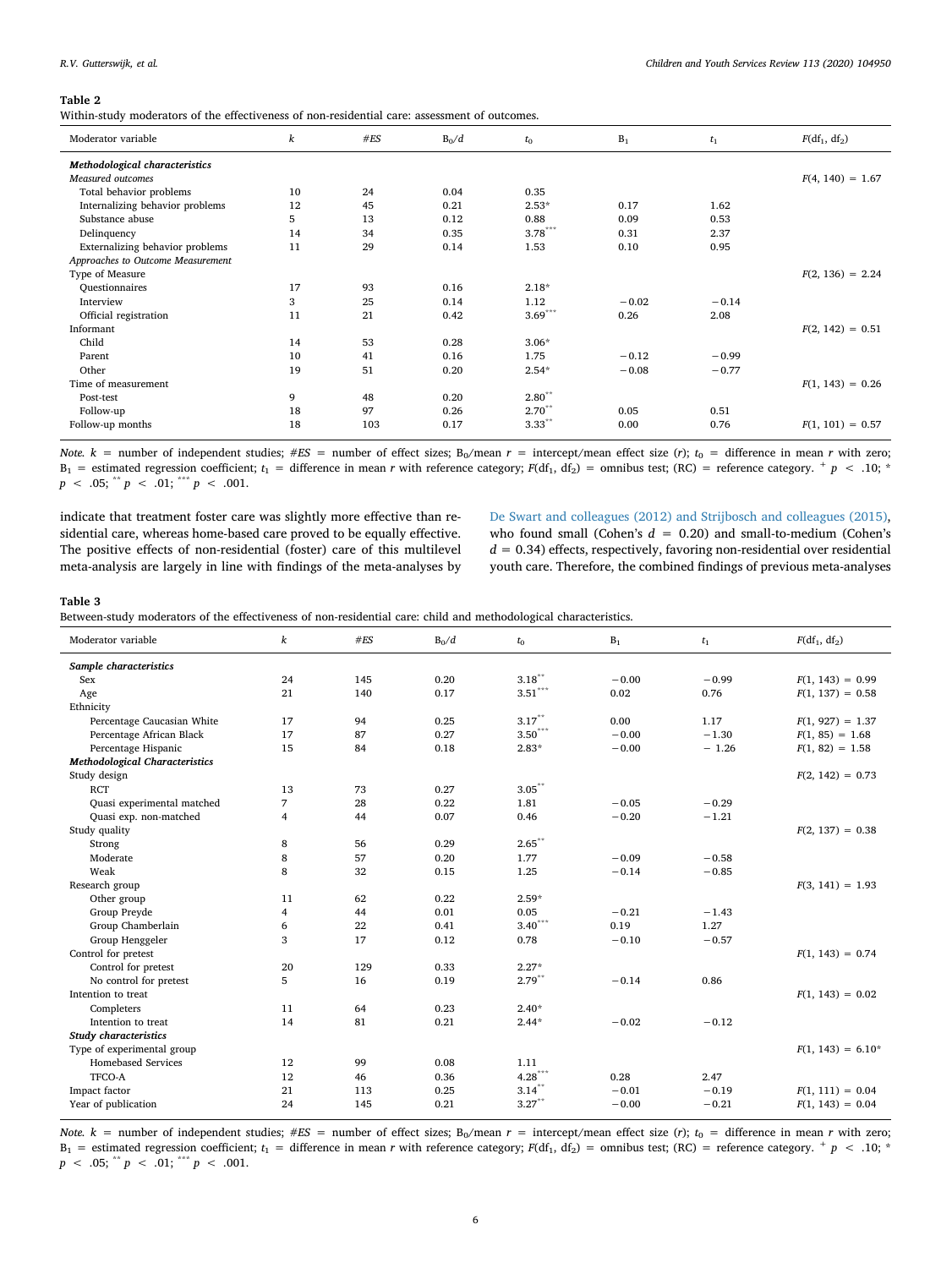and the present meta-analysis suggest that treatment foster care should be preferred above residential youth care in case of out-of-home placement.

All moderators, except for type of intervention (TFCO-A or HBT), turned out to be statistically non-significant, which indicates that there was no difference in the effect of non-residential care compared to residential care for boys and girls, young children and adolescents, youth of different ethnic backgrounds and measured outcome. In line with our findings, [De Swart and colleagues \(2012\)](#page-8-5) found no significant moderator effects for gender, age, ethnicity and type of measured outcome either. However, the findings of [Strijbosch and colleagues \(2015\)](#page-10-2) differed from our findings in the sense that samples with a larger percentage of females yielded smaller effect sizes. Notably, [Sawyer,](#page-9-15) [Borduin, and Dopp \(2015\)](#page-9-15) found smaller effect sizes for samples with more boys in their meta-analysis of the long-term effects of prevention and treatment of youth with antisocial behavior. While several authors claim that boys and girls are in need of a different approach [\(Baker,](#page-8-13) [Archer, & Curtis, 2005; Herman, 1997; Zahn, Day, Mihalic, &](#page-8-13) [Tichavsky, 2009\)](#page-8-13), our findings suggest that girls and boys benefit in a similar way from treatment foster care if compared to residential care, although boys and girls may be selected for similarity, such as similar problem behaviors.

The time of measurement yielded no moderating effect either, indicating that the difference in effect between non-residential and residential care is stable over time, similar to results of the meta-analysis by [De Swart and colleagues \(2012\)](#page-8-5). In addition, we did not find a moderating effect of measured outcomes, whereas [Strijbosch \(2015\)](#page-10-2) found that non-residential care was more effective than residential care in reducing delinquency, but not more effective in producing positive outcomes in other domains of youth functioning. Our study indicates that the more positive treatment effects of foster care, in particular TFCO-A, pertain to all outcomes, including both internalizing and externalizing problems.

## *4.1. Implications for clinical practice and future research*

Results of this meta-analysis and those of [De Swart and colleagues](#page-8-5) [\(2012\) and Strijbosch and colleagues \(2015\)](#page-8-5) indicate that treating a youth through non-residential care has a more positive effect than treating the youth within residential care. The great advantage of nonresidential youth care is that the youth lives within a family and the parents of the youth can more easily be involved in treatment [\(Fischer](#page-9-4) [& Chamberlain, 2000; Mattejat et al., 2001\)](#page-9-4), instead of reducing opportunities for contact with the family in residential care ([James,](#page-9-16) [2017\)](#page-9-16).

Another important advantage of non-residential care is that potential iatrogenic effects of residential care are avoided, although these negative effects have been contested in several studies ([Huefner,](#page-9-17) [Handwerk, Ringle, & Field, 2009; Huefner & Ringle, 2012; Lee &](#page-9-17) [Thompson, 2009](#page-9-17)). There is some empirical evidence showing that working on a therapeutic residential group climate may neutralize possible iatrogenic effects ([Stams & Van der Helm, 2017\)](#page-9-18). These iatrogenic effects may in particular be caused by 'deviancy training'. This means that deviant peers reinforce each other's antisocial behaviors when care is provided to a group instead of individually [\(Dishion,](#page-8-14) [Poulin, & Burraston, 2001; Weiss et al., 2005](#page-8-14)). Furthermore, residential youth care is a very intensive and expensive type of youth care, restricting youths' autonomy [\(James, 2017; Knorth et al., 2007\)](#page-9-16), and their need for self-determination ([Van der Helm et al., 2018](#page-10-1)). In general, a trajectory in TFCO-A is less expensive than a placement in secure residential youth care. TFCO-A, however, is slightly more expensive than a placement in residential youth care if length of stay is comparable (Å[ström et al., 2019](#page-8-15)). This is why serious doubts have risen about the

effectiveness and appropriateness of secure residential youth care ([Souverein et al., 2013](#page-9-0)).

Although the outcomes for youth in non-residential care were only slightly better than those for youth in residential care, these small improvements can be meaningful in the long run. A small effect can be very important in some cases, especially if interventions target severe problems, in this particular case, severe behavioral problems in youth ([Thompson, 2007\)](#page-10-10). Notably, our research findings were based on multiple studies, accounting for both within and between study heterogeneity. The results of this meta-analysis indicate that for many youth non-residential care is the preferred option, especially TFCO-A, both in terms of achievement of therapeutic objectives and cost-effectiveness [\(McCartney & Rosenthal, 2000\)](#page-9-19). However, we are aware that TFCO-A is only available to a limited extent. We therefore strongly recommend that the availability of TFCO-A be expanded, for example, by replacing a part of residential youth care by TFCO-A. Nevertheless, it cannot be ruled out that there still may be a specific group of the most troubled youths, such as adolescents with psychopathic traits ([Asscher](#page-8-16) [et al., 2011\)](#page-8-16) or early onset conduct disorder [\(Wibbelink, Hoeve, Stams,](#page-10-11) [& Oort, 2017](#page-10-11)), who are unsuitable for treatment at home or in foster care, and for whom residential youth care is the only viable option. Sometimes behavioral problems are so severe that youths are unmanageable within their own family or even in a foster family, with high risks of foster care placement instability ([Konijn et al., 2019; Van](#page-9-20) [den Bergh, Weterings, & Schoenmakers, 2011](#page-9-20)).

If we want to prevent youth from entering residential care, we need to find out when youth should still be referred to residential care or sentenced to detention, when no alternative sanction is allowed, and how alternative interventions can be developed for youth who depend on residential youth care because of their special needs or due to safety reasons. It is therefore important to know what the treatment needs are of these youths, and how their social environment may be supported and strengthened in order to prevent residential out-of-home placement, for instance by applying formal ([Raposa et al., in press](#page-9-21)) or informal ([Van Dam et al., 2017, 2018](#page-10-12)) mentoring. It must also become clear under what conditions youths at risk for residential placement cannot be treated through (forensic) foster care or home-based interventions, including family-style group care [\(Leloux-Opmeer et al.,](#page-9-22) [2017\)](#page-9-22). And if so, in what way (foster) families can be supported to overcome the risks of placement breakdown (See [Konijn et al., 2019](#page-9-20)). Notably, the views and experiences of the youth themselves and their parents cannot be ignored when developing the most appropriate care for each youth. Lastly, [Whittaker and colleagues \(2016\)](#page-10-0) state, that if treatment within residential care is unavoidable, it is useful to (1) offer help in closer collaboration with parents and other informal social network members, while the safety of the youth remains guaranteed, (2) make sure (therapeutic) residential care meets quality standards, is carefully monitored and properly designed, and (3) add intensive (foster) family-based interventions.

## *4.2. Limitations*

The present meta-analysis has a number of limitations that need to be discussed in order to be able to fully appreciate our meta-analytic results, and prevent overinterpretation of our research findings. Notably, several limitations are shortcomings of the primary studies included in our meta-analytic review. Unfortunately, we could not include characteristics of residential care (e.g., level of security, availability of evidence-based treatment, the distinction between large scale institutional youth care and small-scale therapeutic residential care, group climate), intelligence of the youth, treatment integrity and length of residential stay as moderators in our analyses, because the included articles did not report sufficient data on these characteristics. We are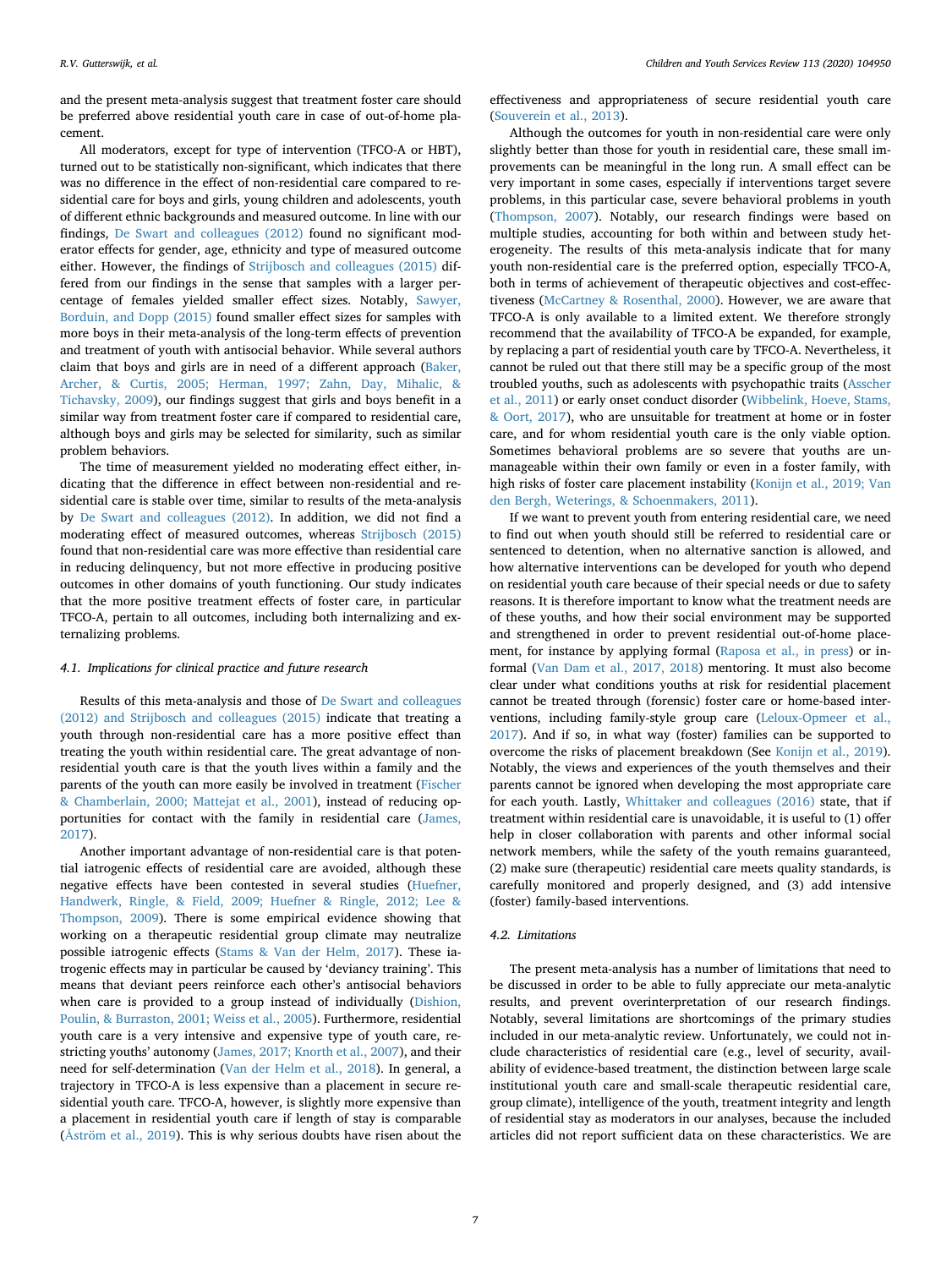aware that the content of residential youth care may vary between different organizations, and that residential care is not as well researched as TFCO-A and the different forms of home-based treatment, and is rarely manualized, which may explain differences in outcomes of residential and non-residential care, such as better results for youth receiving TFCO-A than residential youth care (the present meta-analysis). However, 'established' and standardized non-residential interventions are often not carried out with high levels of treatment integrity, rendering these interventions ineffective, in particular for youth with conduct problems (See e.g., [Goense et al., 2016](#page-9-23)). Moreover, [Weisz](#page-10-13) [et al. \(2017\)](#page-10-13) conducted a comprehensive meta-analysis of five decades of research on protocolled youth psychological therapy, showing no positive outcomes for youth with complex problems, in fact, those children or adolescents who may be at risk for out-of-home placement, and receive residential care, foster care or home-based care. Nevertheless, a meta-analysis by [Van Stam et al. \(2014\)](#page-10-14) on the effectiveness of EQUIP and a study by [Hoogsteder, Stams, Schippers and Bonnes](#page-9-24) [\(2018\)](#page-9-24) on the effectiveness of Responsive Aggression Regulation Therapy showed positive effects of established manualized residential treatment on criminal recidivism in detained juvenile offenders.

[De Swart et al. \(2012\)](#page-8-5) made an attempt to compare evidence-based residential treatment with evidence-based non-residential treatment, but they found only one study [\(Wilmshurst, 2002\)](#page-10-15), favoring homebased treatment at one year follow-up: youth receiving home-based treatment showed a reduction in symptoms of ADHD and internalizing problems, whereas youth receiving the residential program showed a clinical deterioration, resulting in increased internalizing problems. However, the goal of the present meta-analysis was to compare youth care in a professional residential setting, regardless of the specific content, with intensive home-based treatment (IHBT) and Treatment Foster Care Oregon for Adolescents (TFCO-A).

We solely included published studies in our meta-analysis, reducing the likelihood that results were based on lower quality research that had not been peer-reviewed, yet increasing the possibility of inherent publication bias. However, we found no indication of publication bias. Furthermore, although initial differences in problems at admission of youth served through non-residential and residential youth care were controlled through matching procedures, randomization and control for pre-test scores on outcome variables, we could not examine through moderator analysis whether the seriousness of the problems at admission affected the treatment outcome because a differentiation in relatively mild, moderate or high problem severity was not possible given the information provided in the included articles. Since, for example, [Van der Pol and colleagues \(2017\)](#page-10-5) found that adolescents with more severe problems benefited more from MDFT, we recommend a finegrained assessment of problem severity to be included in future studies on residential and non-residential care as a possible moderator of treatment outcome.

We were unable to conduct moderator analyses to distinguish between the effects of IHBT, MDFT, FFT, and MST due to a lack of studies, and the need for sufficient statistical power. However, findings of [Van](#page-10-16) [der Pol and colleagues \(2019\)](#page-10-16) show that these home-based interventions have much in common. They substantial overlap in the mechanisms and techniques used in MST, FFT, MDFT, brief strategic family therapy (BSFT), and even TFCO-A. For example, the mechanisms engagement, alliance, and interactional focus, and the techniques conflict management and communication skills were identified in all five treatments. Furthermore, there were twelve techniques and mechanisms found in four out of five treatment manuals, which further demonstrates the strong overlap between these interventions. Moreover,

[Van der Pol and others \(2017\)](#page-10-5) showed that MDFT and other multiple systems-based treatment, such as MST [\(Van der Stouwe et al., 2014\)](#page-10-7), all have similar small effects on substance abuse, family functioning, internalizing and externalizing behavioral problems, and delinquency.

Finally, not all youth at risk for residential placement may have been included in the studies that are reviewed in this meta-analysis, since they could not participate in a randomized control trial for ethical reasons or because judicial measures prevented participation. Moreover, matched-control studies only compare a specific part of the population of youth at risk for residential placement, probably not the most and least severe cases. These drawbacks limit the generalizability of our study findings, and indicate that there might still be adolescents with complex needs who should be referred to residential youth care facilities or sentenced to detention.

# *4.3. Conclusion*

Our findings suggest that youth with complex problems should be helped through non-residential care, especially treatment foster care, because this care yields slightly better results than residential care in reducing different types of behavioral problems, without the possible iatrogenic effects of residential care. These findings suggest that a part of residential care can be replaced by TFCO-A. Only in exceptional cases, when (treatment) foster care or home-based care cannot meet the safety needs of the youth, or is prohibited by judicial measures, residential youth care may be considered ([Ainsworth, 2017](#page-8-1)). It is of major importance that alternative interventions be further developed and evaluated for those youth who are seen as unsuitable for foster care and home-based care. This is in line with our findings of better treatment outcomes for non-residential care, where (foster) family-based interventions are used, in close collaboration with parents and the informal network.

### **Funding**

This study was funded by the Reformed Civil Orphanage Rotterdam, the Netherlands.

## **CRediT authorship contribution statement**

**Raymond V. Gutterswijk:** Conceptualization, Methodology, Validation, Formal analysis, Investigation, Data curation, Writing original draft, Project administration, Funding acquisition. **Chris H.Z. Kuiper:** Conceptualization, Methodology, Validation, Writing - review & editing. **Navisha Lautan:** Formal analysis, Investigation, Data curation. **Elsemieke G. Kunst:** Formal analysis, Investigation, Data curation. **Frank C.P. van der Horst:** Conceptualization, Methodology, Validation, Writing - review & editing. **Geert Jan J.M. Stams:** Conceptualization, Methodology, Validation, Formal analysis, Data curation, Writing - review & editing. **Peter Prinzie:** Conceptualization, Methodology, Validation, Writing - review & editing, Supervision.

## **Declaration of Competing Interest**

The authors declare that they have no known competing financial interests or personal relationships that could have appeared to influence the work reported in this paper.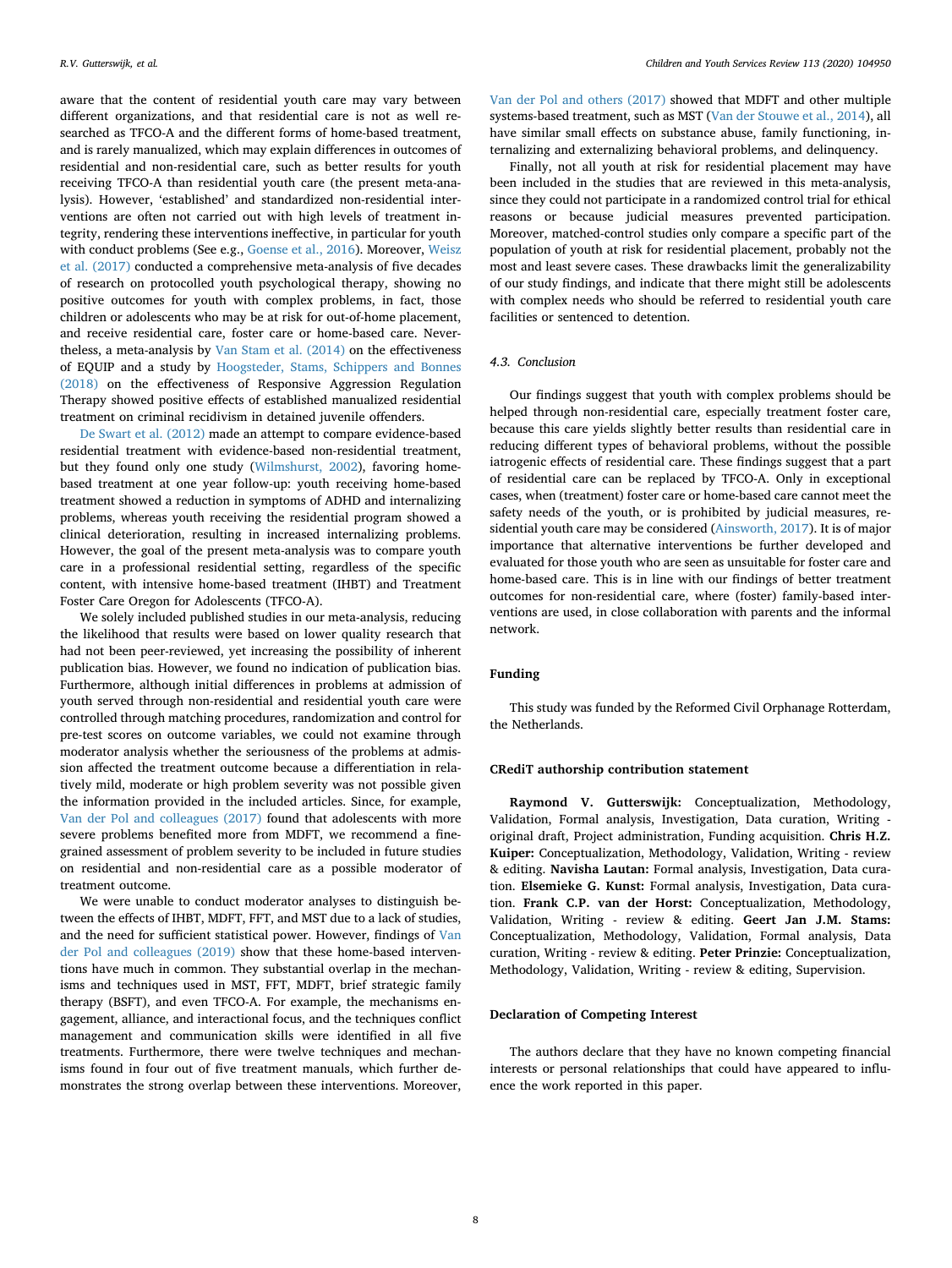#### <span id="page-8-12"></span>**Appendix A**

Study characteristics of the studies in the meta-analysis

| Barth et al. (2007)<br>North America<br>Matched control<br>HBT vs group care<br>$0 - 16$<br>1<br>mixed<br><b>RCT</b><br>$\overline{2}$<br>Bergström & Höjman (2016)<br>Western Europe<br>$12 - 17$<br>TFCO-A vs group care<br>mixed<br>3<br>Cameron, Frensch, Preyde, & Smit Quosai (2011)<br>North America<br>Non-matched<br>11,55<br>mixed<br>HBT vs group care<br><b>RCT</b><br>Chamberlain & Reid (1998)<br>North America<br>11,4<br>mixed<br>$\overline{4}$<br>TFCO-A vs group care<br><b>RCT</b><br>Chamberlain, Leve, & De Garmo (2007)<br>North America<br>female<br>TFCO-A vs group care<br>15,3<br>$\overline{4}$<br><b>RCT</b><br>3<br>Eddy, Whaley, & Chamberlain (2004)<br>male<br>North America<br>TFCO-A vs group care<br>14,9<br><b>RCT</b><br>Harold et al. (2013)<br>North America<br>TFCO-A vs group care<br>female<br>$\overline{4}$<br><b>RCT</b><br>13<br>7<br>Henggeler et al. (1999)<br>North America<br>HBT vs group care<br>mixed<br><b>RCT</b><br>North America<br>12,9<br>Henggeler et al. (2002)<br>HBT vs group care<br>mixed<br>6<br>5<br>James, Roesch, & Zhang (2012)<br>North America<br>HBT vs group care<br>Matched control<br>8,10<br>mixed<br><b>RCT</b><br>15,2<br>Henggeler, Milton, & Smith (1992)<br>North America<br>HBT vs group care<br>mixed<br>4<br>RCT<br>3<br>Leve, Chamberlain, & Reid (2005)<br>North America<br>15,3<br>TFCO-A vs group care<br>female<br><b>RCT</b><br>20<br>Liddle et al. (2018)<br>North America<br>HBT vs group care<br>15,4<br>mixed<br><b>RCT</b><br>Mattejat, Hirt, Wilken, Schmidt, & Remschmidt (2001)<br>Western Europe<br>11,9<br>4<br>HBT vs group care<br>mixed<br>North America<br>Matched control<br>11,1<br>5<br>McCrae, Lee, Barth, & Rauktis (2010)<br>TFCO-A vs group care<br>mixed | Authors and year of publication | World part of origin | Comparison           | Design      | Average age (years) | Gender | N of effect sizes |
|----------------------------------------------------------------------------------------------------------------------------------------------------------------------------------------------------------------------------------------------------------------------------------------------------------------------------------------------------------------------------------------------------------------------------------------------------------------------------------------------------------------------------------------------------------------------------------------------------------------------------------------------------------------------------------------------------------------------------------------------------------------------------------------------------------------------------------------------------------------------------------------------------------------------------------------------------------------------------------------------------------------------------------------------------------------------------------------------------------------------------------------------------------------------------------------------------------------------------------------------------------------------------------------------------------------------------------------------------------------------------------------------------------------------------------------------------------------------------------------------------------------------------------------------------------------------------------------------------------------------------------------------------------------------------------------------------------------------------------------------------------------------------|---------------------------------|----------------------|----------------------|-------------|---------------------|--------|-------------------|
|                                                                                                                                                                                                                                                                                                                                                                                                                                                                                                                                                                                                                                                                                                                                                                                                                                                                                                                                                                                                                                                                                                                                                                                                                                                                                                                                                                                                                                                                                                                                                                                                                                                                                                                                                                            |                                 |                      |                      |             |                     |        |                   |
|                                                                                                                                                                                                                                                                                                                                                                                                                                                                                                                                                                                                                                                                                                                                                                                                                                                                                                                                                                                                                                                                                                                                                                                                                                                                                                                                                                                                                                                                                                                                                                                                                                                                                                                                                                            |                                 |                      |                      |             |                     |        |                   |
|                                                                                                                                                                                                                                                                                                                                                                                                                                                                                                                                                                                                                                                                                                                                                                                                                                                                                                                                                                                                                                                                                                                                                                                                                                                                                                                                                                                                                                                                                                                                                                                                                                                                                                                                                                            |                                 |                      |                      |             |                     |        |                   |
|                                                                                                                                                                                                                                                                                                                                                                                                                                                                                                                                                                                                                                                                                                                                                                                                                                                                                                                                                                                                                                                                                                                                                                                                                                                                                                                                                                                                                                                                                                                                                                                                                                                                                                                                                                            |                                 |                      |                      |             |                     |        |                   |
|                                                                                                                                                                                                                                                                                                                                                                                                                                                                                                                                                                                                                                                                                                                                                                                                                                                                                                                                                                                                                                                                                                                                                                                                                                                                                                                                                                                                                                                                                                                                                                                                                                                                                                                                                                            |                                 |                      |                      |             |                     |        |                   |
|                                                                                                                                                                                                                                                                                                                                                                                                                                                                                                                                                                                                                                                                                                                                                                                                                                                                                                                                                                                                                                                                                                                                                                                                                                                                                                                                                                                                                                                                                                                                                                                                                                                                                                                                                                            |                                 |                      |                      |             |                     |        |                   |
|                                                                                                                                                                                                                                                                                                                                                                                                                                                                                                                                                                                                                                                                                                                                                                                                                                                                                                                                                                                                                                                                                                                                                                                                                                                                                                                                                                                                                                                                                                                                                                                                                                                                                                                                                                            |                                 |                      |                      |             |                     |        |                   |
|                                                                                                                                                                                                                                                                                                                                                                                                                                                                                                                                                                                                                                                                                                                                                                                                                                                                                                                                                                                                                                                                                                                                                                                                                                                                                                                                                                                                                                                                                                                                                                                                                                                                                                                                                                            |                                 |                      |                      |             |                     |        |                   |
|                                                                                                                                                                                                                                                                                                                                                                                                                                                                                                                                                                                                                                                                                                                                                                                                                                                                                                                                                                                                                                                                                                                                                                                                                                                                                                                                                                                                                                                                                                                                                                                                                                                                                                                                                                            |                                 |                      |                      |             |                     |        |                   |
|                                                                                                                                                                                                                                                                                                                                                                                                                                                                                                                                                                                                                                                                                                                                                                                                                                                                                                                                                                                                                                                                                                                                                                                                                                                                                                                                                                                                                                                                                                                                                                                                                                                                                                                                                                            |                                 |                      |                      |             |                     |        |                   |
|                                                                                                                                                                                                                                                                                                                                                                                                                                                                                                                                                                                                                                                                                                                                                                                                                                                                                                                                                                                                                                                                                                                                                                                                                                                                                                                                                                                                                                                                                                                                                                                                                                                                                                                                                                            |                                 |                      |                      |             |                     |        |                   |
|                                                                                                                                                                                                                                                                                                                                                                                                                                                                                                                                                                                                                                                                                                                                                                                                                                                                                                                                                                                                                                                                                                                                                                                                                                                                                                                                                                                                                                                                                                                                                                                                                                                                                                                                                                            |                                 |                      |                      |             |                     |        |                   |
|                                                                                                                                                                                                                                                                                                                                                                                                                                                                                                                                                                                                                                                                                                                                                                                                                                                                                                                                                                                                                                                                                                                                                                                                                                                                                                                                                                                                                                                                                                                                                                                                                                                                                                                                                                            |                                 |                      |                      |             |                     |        |                   |
|                                                                                                                                                                                                                                                                                                                                                                                                                                                                                                                                                                                                                                                                                                                                                                                                                                                                                                                                                                                                                                                                                                                                                                                                                                                                                                                                                                                                                                                                                                                                                                                                                                                                                                                                                                            |                                 |                      |                      |             |                     |        |                   |
|                                                                                                                                                                                                                                                                                                                                                                                                                                                                                                                                                                                                                                                                                                                                                                                                                                                                                                                                                                                                                                                                                                                                                                                                                                                                                                                                                                                                                                                                                                                                                                                                                                                                                                                                                                            |                                 |                      |                      |             |                     |        |                   |
|                                                                                                                                                                                                                                                                                                                                                                                                                                                                                                                                                                                                                                                                                                                                                                                                                                                                                                                                                                                                                                                                                                                                                                                                                                                                                                                                                                                                                                                                                                                                                                                                                                                                                                                                                                            | Portwood et al. (2018)          | North America        | TFCO-A vs group care | Non-matched | 13,81               | mixed  | 8                 |
| Poultan et al. (2014)<br>North America<br><b>RCT</b><br>15,31<br>TFCO-A vs group care<br>female<br>4                                                                                                                                                                                                                                                                                                                                                                                                                                                                                                                                                                                                                                                                                                                                                                                                                                                                                                                                                                                                                                                                                                                                                                                                                                                                                                                                                                                                                                                                                                                                                                                                                                                                       |                                 |                      |                      |             |                     |        |                   |
| Matched control<br>13,9<br>20<br>Preyde et al. (2011a)<br>North America<br>HBT vs group care<br>mixed                                                                                                                                                                                                                                                                                                                                                                                                                                                                                                                                                                                                                                                                                                                                                                                                                                                                                                                                                                                                                                                                                                                                                                                                                                                                                                                                                                                                                                                                                                                                                                                                                                                                      |                                 |                      |                      |             |                     |        |                   |
| 8<br>13,9<br>Preyde et al. (2011b)<br>North America<br>HBT vs group care<br>Non-matched<br>mixed                                                                                                                                                                                                                                                                                                                                                                                                                                                                                                                                                                                                                                                                                                                                                                                                                                                                                                                                                                                                                                                                                                                                                                                                                                                                                                                                                                                                                                                                                                                                                                                                                                                                           |                                 |                      |                      |             |                     |        |                   |
| Preyde, Adams, Cameron, & Frensch (2009)<br>North America<br>HBT vs group care<br>Non-matched<br>11,57<br>13<br>mixed                                                                                                                                                                                                                                                                                                                                                                                                                                                                                                                                                                                                                                                                                                                                                                                                                                                                                                                                                                                                                                                                                                                                                                                                                                                                                                                                                                                                                                                                                                                                                                                                                                                      |                                 |                      |                      |             |                     |        |                   |
| $\overline{2}$<br>Matched control<br>Robst, Armstrong, & Dollard (2011)<br>North America<br>TFCO-A vs group care<br>mixed<br>$\equiv$                                                                                                                                                                                                                                                                                                                                                                                                                                                                                                                                                                                                                                                                                                                                                                                                                                                                                                                                                                                                                                                                                                                                                                                                                                                                                                                                                                                                                                                                                                                                                                                                                                      |                                 |                      |                      |             |                     |        |                   |
| Matched control<br>Robst, Armstrong, Dollard, & Rohrer (2013)<br>6<br>North America<br>TFCO-A vs group care<br>13,08<br>mixed                                                                                                                                                                                                                                                                                                                                                                                                                                                                                                                                                                                                                                                                                                                                                                                                                                                                                                                                                                                                                                                                                                                                                                                                                                                                                                                                                                                                                                                                                                                                                                                                                                              |                                 |                      |                      |             |                     |        |                   |
| Matched control<br>Ryan, Marshall, Herz, & Hernandez (2007)<br>North America<br>$7 - 16$<br>1<br>TFCO-A vs group care<br>mixed                                                                                                                                                                                                                                                                                                                                                                                                                                                                                                                                                                                                                                                                                                                                                                                                                                                                                                                                                                                                                                                                                                                                                                                                                                                                                                                                                                                                                                                                                                                                                                                                                                             |                                 |                      |                      |             |                     |        |                   |
| <b>RCT</b><br>Wilmshurst (2002)<br>North America<br>8<br>HBT vs group care<br>10,67<br>mixed                                                                                                                                                                                                                                                                                                                                                                                                                                                                                                                                                                                                                                                                                                                                                                                                                                                                                                                                                                                                                                                                                                                                                                                                                                                                                                                                                                                                                                                                                                                                                                                                                                                                               |                                 |                      |                      |             |                     |        |                   |

#### **Appendix B. Supplementary material**

Supplementary data to this article can be found online at [https://doi.org/10.1016/j.childyouth.2020.104950.](https://doi.org/10.1016/j.childyouth.2020.104950)

#### **References**

*References marked with an asterisk (\*) are included in the meta-analysis.*

- <span id="page-8-1"></span>[Ainsworth, F. \(2017\). For the few not the many: An Australian perspective on the use of](http://refhub.elsevier.com/S0190-7409(19)31317-9/h0005) [therapeutic residential rare for children and young people.](http://refhub.elsevier.com/S0190-7409(19)31317-9/h0005) *Residential Treatment for Children & Youth, 34*[, 325–338 https://doi.org/10/1080/0886571X.2017.1383868.](http://refhub.elsevier.com/S0190-7409(19)31317-9/h0005)
- <span id="page-8-9"></span>Armijo-Olivo, S., Stiles, C. R., Hagen, N. A., Biondo, P. D., & Cummings, G. G. (2012). Assessment of study quality for systematic reviews: A comparison of the Cochrane collaboration risk of bias tool and the effective public health practice project quality as-sessment tool. *Journal of Evaluation in Clinical Practice, 18*, 12–18. [https://doi.org/](https://doi.org/10.1111/j.1365-2753.2010.01516.x) [10.1111/j.1365-2753.2010.01516.x](https://doi.org/10.1111/j.1365-2753.2010.01516.x).
- <span id="page-8-16"></span>Asscher, J. J., Van Vugt, E. S., Stams, G. J. J. M., Deković, M., Eichelsheim, V. I., & Yousfi, S. (2011). The relationship between juvenile psychopathic traits, delinquency and (violent) recidivism: A meta-analysis. *Journal of Child Psychology and Psychiatry, 52*, 1134–1143. <https://doi.org/10.1111/j.1469-7610.2011.02412.x>.
- <span id="page-8-11"></span>Assink, M., Spruit, A., Schuts, M., Lindauer, R., Van der Put, C., & Stams, G. J. J. M. (2018). The intergenerational transmission of child maltreatment: A three level metaanalysis. *Child Abuse & Neglect, 84*, 131–145. [https://doi.org/10.1016/j.chiabu.2018.](https://doi.org/10.1016/j.chiabu.2018.07.037) [07.037](https://doi.org/10.1016/j.chiabu.2018.07.037).
- <span id="page-8-8"></span>Assink, M., & Wibbelink, C. J. M. (2016). Fitting three-level meta-analytic models in R: A step-by-step tutorial. *The Quantative Methods for Psychology, 12*, 154–174. [https://doi.](https://doi.org/10.20982/tqmp.12.3.p154) [org/10.20982/tqmp.12.3.p154](https://doi.org/10.20982/tqmp.12.3.p154).
- <span id="page-8-15"></span>Åström, T., Bergström, M., Håkansson, K., Jonsson, A. K., Munthe, C., Wirtberg, I., ... Sundell, K. (2019). Treatment foster care oregon for delinquent adolescents: A systematic review and meta-analysis. *Research of Social Work Practice,* 1–13. [https://doi.](https://doi.org/10.1177/1049731519890394) [org/10.1177/1049731519890394.](https://doi.org/10.1177/1049731519890394)
- <span id="page-8-0"></span>Attar-Schwartz, S. (2009). School functioning of children in residential care: The contributions of multilevel correlates. *Child Abuse and Neglect, 33*, 429–440. [https://doi.](https://doi.org/10.1016/j.chiabu.2008.12.010) [org/10.1016/j.chiabu.2008.12.010.](https://doi.org/10.1016/j.chiabu.2008.12.010)
- <span id="page-8-13"></span>Baker, A. J. L., Archer, M., & Curtis, P. A. (2005). Age and gender differences in emotional and behavioural problems during the transition to residential treatment: The Odyssey Project. *International Journal of Social Welfare, 14*, 184–194. [https://doi.org/10.](https://doi.org/10.1111/j.1468-2397.2005.00358.x) [1111/j.1468-2397.2005.00358.x](https://doi.org/10.1111/j.1468-2397.2005.00358.x).
- <span id="page-8-17"></span>\*Barth, R. P., Greeson, J. K. P., Guo, S., Green, R. L., Hurley, S., & Sisson, J. (2007). Outcomes for youth receiving intensive in-home therapy or residential care: A comparison using propensity scores. *American Journal of Orthopsychiatry, 77*, 497–505. [https://doi.org/10.1037/0002-9432.77.4.497.](https://doi.org/10.1037/0002-9432.77.4.497)
- <span id="page-8-6"></span>\*Bergström, M., & Höjman, L. (2016). Is multidimensional treatment foster care (MTFC) more effective than treatment as usual in a three year follow-up? Results from MTFC in a Swedish setting. *European Journal of Social Work, 19*, 219–235. [https://doi.org/](https://doi.org/10.1080/13691457.2015.1030361) [10.1080/13691457.2015.1030361.](https://doi.org/10.1080/13691457.2015.1030361)

<span id="page-8-3"></span>[Broeders, R., Van der Helm, G. H. P., & Stams, G. J. J. M. \(2015\). Preventie van gesloten](http://refhub.elsevier.com/S0190-7409(19)31317-9/h0055)

[plaatsing van jongeren met ernstige gedragsproblemen in Friesland: Een pleidooi](http://refhub.elsevier.com/S0190-7409(19)31317-9/h0055) [voor een gerichte aanpak \[Prevention of residential placement of adolescents with](http://refhub.elsevier.com/S0190-7409(19)31317-9/h0055) [severe behavior problems Friesland, a province of The Netherlands: A plea for a](http://refhub.elsevier.com/S0190-7409(19)31317-9/h0055) targeted approach]. *[Orthopedagogiek: Onderzoek en Praktijk, 54](http://refhub.elsevier.com/S0190-7409(19)31317-9/h0055)*, 318–330.

- [Bruning, M. R., & Jong-de Kruijf, M. P. \(2015\). From youth services to youth help: The](http://refhub.elsevier.com/S0190-7409(19)31317-9/h0060) new arrangement considered further. *[Journal of Family- and Juvenile Law, 33](http://refhub.elsevier.com/S0190-7409(19)31317-9/h0060)*, [134–143](http://refhub.elsevier.com/S0190-7409(19)31317-9/h0060).
- <span id="page-8-2"></span>Busschers, I., & Konijn, C. (2019). Inzet van spoedplaatsingen in JeugdzorgPlus: Het hoe, wat en waarom van het aanvragen van een gesloten spoedplaatsing voor een jongere door gezinsmanagers van Jeugdbescherming Regio Amsterdam [Emergency placement in residential youth care: The how, what and why of emergency residential care placements of adolescents by family managers of the Youth Protection Agency Amsterdam] (Report). Retrieved from [https://www.projuventute-amsterdam.nl/](https://www.projuventute-amsterdam.nl/fileupload/SpoedplaatsingeninJeugdzorgPlus_JeugdbeschermingenDeKoppeling_2019.pdf) [fileupload/SpoedplaatsingeninJeugdzorgPlus\\_JeugdbeschermingenDeKoppeling\\_](https://www.projuventute-amsterdam.nl/fileupload/SpoedplaatsingeninJeugdzorgPlus_JeugdbeschermingenDeKoppeling_2019.pdf) [2019.pdf.](https://www.projuventute-amsterdam.nl/fileupload/SpoedplaatsingeninJeugdzorgPlus_JeugdbeschermingenDeKoppeling_2019.pdf)
- <span id="page-8-18"></span>\*Cameron, G., Frensch, K., Preyde, M., & Smit Quosai, T. (2011). Community adaptation of youth accessing residential programs or a home-based alternative: Contact with the law and delinquent activities. *Residential Treatment for Children & Youth, 28*, 150–175. [https://doi.org/10.1080/0886571X.2011.577344.](https://doi.org/10.1080/0886571X.2011.577344)
- <span id="page-8-19"></span>\*Chamberlain, P., Leve, L. D., & DeGarmo, D. S. (2007). Multidimensional treatment foster care for girls in the juvenile justice system: 2-year follow-up of a randomized clinical trial. *Journal of Consulting and Clinical Psychology, 75*, 187–193. [https://doi.](https://doi.org/10.1037/0022-006X.75.1.187) [org/10.1037/0022-006X.75.1.187.](https://doi.org/10.1037/0022-006X.75.1.187)
- <span id="page-8-7"></span>\*Chamberlain, P., & Reid, J. B. (1998). Comparison of two community alternatives to incarceration for chronic juvenile offenders. *Journal of Consulting and Clinical Psychology, 4*, 624–633. [https://doi.org/10.1037/0022-006X.66.4.624.](https://doi.org/10.1037/0022-006X.66.4.624)
- <span id="page-8-5"></span>De Swart, J. J. W., Van den Broek, H., Stams, G. J. J. M., Asscher, J. J., Van der Laan, P. H., Holsbrink-Engels, G. A., & Van der Helm, G. H. P. (2012). The effectiveness of institutional youth care over the past three decades: A meta-analysis. *Children and Youth Services Review, 34*, 1818–1824. [https://doi.org/10.1016/j.childyouth.2012.](https://doi.org/10.1016/j.childyouth.2012.05.015) [05.015](https://doi.org/10.1016/j.childyouth.2012.05.015).
- <span id="page-8-4"></span>De Valk, S., Kuiper, C., Van der Helm, G. H. P., Maas, A. J. J. A., & Stams, G. J. J. M. (2016). Repression in residential youth care: A scoping review. *Adolescent Research Review, 1*, 195–216. <https://doi.org/10.1007/s40894-016-0029-9>.
- Dishion, T. J., McCord, J., & Poulin, F. (1999). When interventions harm: Peer groups and problem behavior. *American Psychologist, 54*, 755–764. [https://doi.org/10.1037/](https://doi.org/10.1037/0003-066X.54.9.755) [0003-066X.54.9.755.](https://doi.org/10.1037/0003-066X.54.9.755)
- <span id="page-8-14"></span>Dishion, T. J., Poulin, F., & Burraston, B. (2001). Peer group dynamics associated with iatrogenic effects in group interventions with high-risk young adolescents. *New Directions for Child and Adolescent Development, 91*, 79–92. [https://doi.org/10.1002/](https://doi.org/10.1002/cd.6) [cd.6.](https://doi.org/10.1002/cd.6)
- <span id="page-8-10"></span>Duval, S., & Tweedie, R. (2000). Trim and fill: A simple funnel-plot-based method of testing and adjusting for publication bias in meta-analysis. *Biometrics, 56*, 455–463. <https://doi.org/10.1111/j.0006-341X.2000.00455.x>.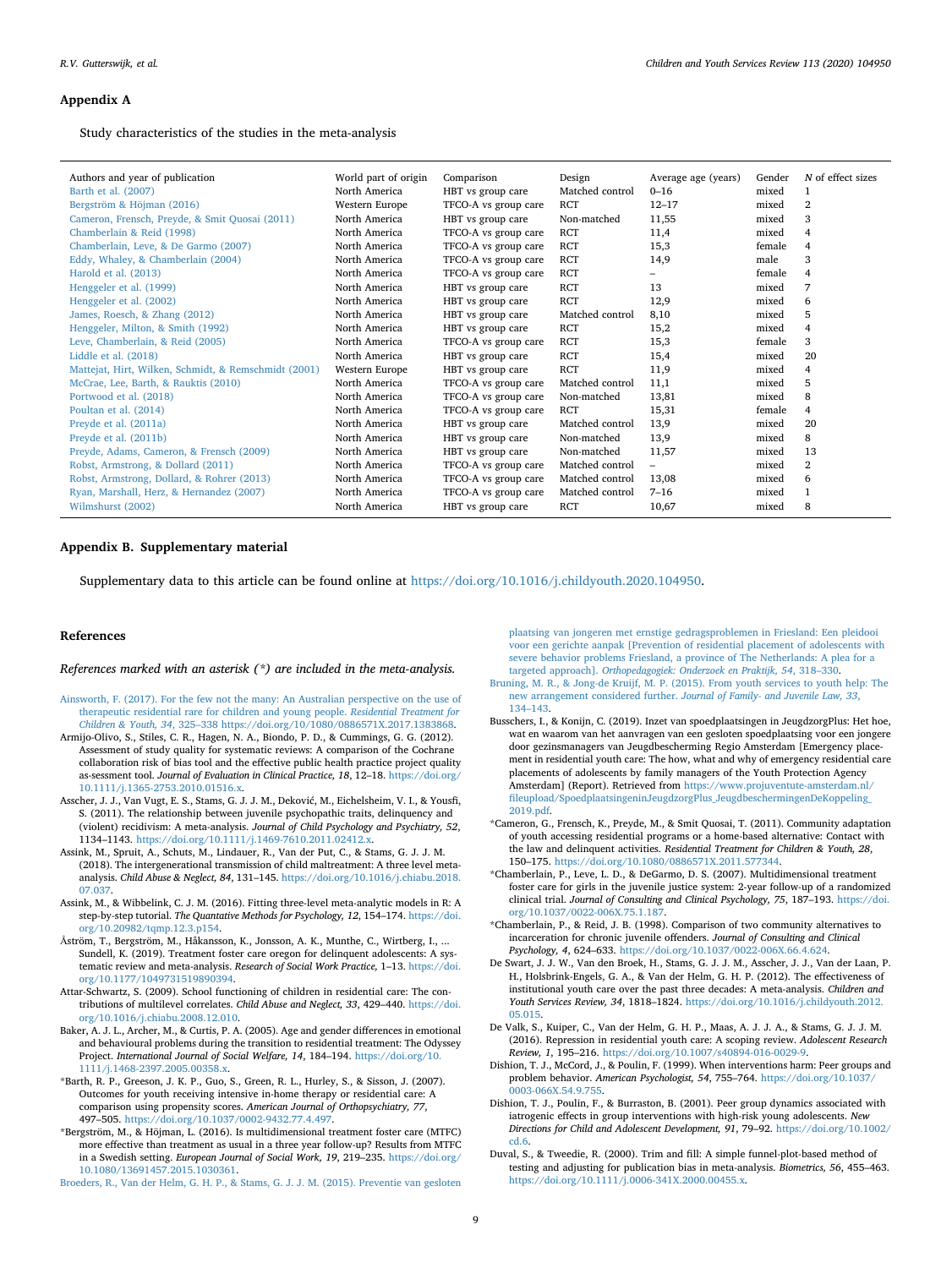- <span id="page-9-25"></span>\*Eddy, J. M., Whaley, R. B., & Chamberlain, P. (2004). The prevention of violent behavior by chronic and serious male juvenile offenders: A 2-year follow-up of a randomized clinical trial. *Journal of Emotional and Behavioral Disorders, 12*, 2–8. [https://doi.org/](https://doi.org/10.1177/10634266040120010101) [10.1177/10634266040120010101.](https://doi.org/10.1177/10634266040120010101)
- <span id="page-9-3"></span>Eltink, E. M. A., Roest, J. J., Van der Helm, G. H. P., Kuiper, C. H .Z., Nijhof, K. S., Vandevelde, S., . . . Harder, A.T. (2019). Safety first! Residential group climate and antisocial behavior: A multilevel meta-analysis. Manuscript submitted for publication.
- Eltink, E. M. A., Ten Hoeve, J., De Jongh, T., Van der Helm, G. H. P., Wissink, I. B., & Stams, G. J. J. M. (2017). Stability and change of adolescents' aggressive behavior in residential youth care. *Child & Youth Care Forum, 47*, 199–217. [https://doi.org/10.](https://doi.org/10.1007/s10566-017-9425-y) [1007/s10566-017-9425-y](https://doi.org/10.1007/s10566-017-9425-y).
- <span id="page-9-4"></span>Fisher, P. A., & Chamberlain, P. (2000). Multidimensional treatment foster care: A program for intensive parenting, family support, and skill building. *Journal of Emotional and Behavioral Disorders, 8*, 155–164. [https://doi.org/10.1177/](https://doi.org/10.1177/106342660000800303) [106342660000800303](https://doi.org/10.1177/106342660000800303).
- Frensch, K. M., & Cameron, G. (2002). Treatment of choice or a last resort? A review of residential mental health placements for children and youth. *Child & Youth Care Forum, 31*, 307–339. [https://doi.org/10.1023/A:1016826627406.](https://doi.org/10.1023/A:1016826627406)
- <span id="page-9-23"></span>Goense, P. B., Assink, M., Stams, G. J. J. M., Boendermaker, L., & Hoeve, M. (2016). Making 'what works' work: A meta-analytic study of the effect of treatment integrity on outcomes of evidence-based interventions for juveniles with antisocial behavior. *Aggression and Violent Behavior, 31*, 106–115. [https://doi.org/10.1016/j.avb.2016.08.](https://doi.org/10.1016/j.avb.2016.08.003) [003](https://doi.org/10.1016/j.avb.2016.08.003).
- <span id="page-9-1"></span>Harder, A. T. (2011). The downside up? A study of factors associated with a successful course of treatment for adolescents in secure residential care (proefschrift).
- <span id="page-9-26"></span>\*Harold, G. T., Kerr, D. C. R., van Ryzin, M., DeGarmo, D. S., Rhoades, K. A., & Leve, L. D. (2013). Depressive symptom trajectories among girls in the juvenile justice system: 24-month outcomes of an RCT of multidimensional treatment foster care. *Prevention Science, 14*, 437–446. <https://doi.org/10.1007/s11121-012-0317-y>.
- <span id="page-9-8"></span>Hartnett, D., Carr, A., Hamilton, E., & O'Reilly, G. (2017). The effectiveness of functional family therapy for adolescent behavioral and substance misuse problems: A metaanalysis. *Family Process, 56*, 607–619. [https://doi.org/10.1111/famp.12256.](https://doi.org/10.1111/famp.12256)
- <span id="page-9-9"></span>Henggeler, S. W. (2011). Efficacy studies to large-scale transport: The development and validation of multisystemic therapy programs. *Annual Review of Clinical Psychology, 7*, 351–381. <https://doi.org/10.1146/annurev-clinpsy-032210-104615>.
- <span id="page-9-30"></span>\*Henggeler, S. W., Melton, G. B., & Smith, L. A. (1992). Family preservation using multisystemic therapy: An effective alternative to incarcerating serious juvenile offenders. *Journal of Consulting and Clinical Psychiatry, 60*, 953–961. [https://doi.org/10.](https://doi.org/10.1037/0022-006X.60.6.953) [1037/0022-006X.60.6.953](https://doi.org/10.1037/0022-006X.60.6.953).
- <span id="page-9-28"></span>\*Henggeler, S. W., Rowland, M. D., Halliday-Boykins, C., Sheidow, A. J., Ward, D. M., Randall, J., ... Edwards, J. (2002). One-year follow-up of multisystemic therapy as an alternative to the hospitalization of youths in psychiatric crisis. *Journal of the American Academy of Child and Adolescent Psychiatry, 42*, 543–551. [https://doi.org/](https://doi.org/10.1097/01.CHI.0000046834.09750.5F) [10.1097/01.CHI.0000046834.09750.5F](https://doi.org/10.1097/01.CHI.0000046834.09750.5F).
- <span id="page-9-27"></span>\*Henggeler, S. W., Rowland, M. D., Randall, J., Ward, D. M., Pickrel, S. G., Cunningham, P. B., ... Santos, A. B. (1999). Home-bases multisystemic therapy as an alternative to the hospitalization of youths in psychiatric crisis: Clinical outcomes. *Journal of the American Academy of Child and Adolescent Psychiatry, 38*, 1331–1339. [https://doi.org/](https://doi.org/10.1097/00004583-199911000-00006) [10.1097/00004583-199911000-00006](https://doi.org/10.1097/00004583-199911000-00006).

Herman, J. (1997). *Trauma and recovery.* [New York: Basic Books](http://refhub.elsevier.com/S0190-7409(19)31317-9/h0190).

- <span id="page-9-24"></span>Hoogsteder, L., Stams, G. J. J. M., Schippers, E. E., & Bonnes, D. (2018). Responsive Aggression Regulation Therapy (Re-ART): An evaluation study in a dutch juvenile justice institution in terms of recidivism. *International Journal of Offender Therapy and Comparative Criminology, 62*, 4403–4424. [https://doi.org/10.1177/](https://doi.org/10.1177/0306624X18761267) [0306624X18761267](https://doi.org/10.1177/0306624X18761267).
- <span id="page-9-17"></span>Huefner, J. C., Handwerk, M. L., Ringle, J. L., & Field, C. E. (2009). Conduct disordered youth in group care: An examination of negative peer influence. *Journal of Child and Family Studies, 18*, 719–730. <https://doi.org/10.1007/s10826-009-9278-6>.
- Huefner, J. C., & Ringle, J. L. (2012). Examination of negative peer contagion in a residential care setting. *Journal of Child and Family Studies, 21*, 807–815. [https://doi.](https://doi.org/10.1007/s10826-011-9540-6) [org/10.1007/s10826-011-9540-6.](https://doi.org/10.1007/s10826-011-9540-6)
- <span id="page-9-16"></span>James, S. (2017). Implementing evidence-based practice in residential care: How far have we come? *Residential Treatment for Children & Youth, 34*, 155–175. [https://doi.org/](https://doi.org/10.1080/0886571X.2017.1332330) [10.1080/0886571X.2017.1332330](https://doi.org/10.1080/0886571X.2017.1332330).
- <span id="page-9-29"></span>\*James, S., Roesch, S., & Zhang, J. J. (2012). Characteristics and behavioral outcomes for youth in group care and family-based care: A propensity score matching approach using national data. *Journal of Emotional and Behavioral Disorders, 20*, 144–156. [https://doi.org/10.1177/1063426611409041.](https://doi.org/10.1177/1063426611409041)
- Knorth, E. J., Harder, A. T., Zandberg, T., & Kendrick, A. J. (2007). Under one roof: A review and selective meta-analysis on the outcomes of residential child and youth care. *Children and Youth Services Review, 30*, 123–140. [https://doi.org/10.1016/j.](https://doi.org/10.1016/j.childyouth.2007.09.001) [childyouth.2007.09.001.](https://doi.org/10.1016/j.childyouth.2007.09.001)
- <span id="page-9-20"></span>Konijn, C., Admiraal, S., Baart, J., Van Rooij, F., Stams, G. J. J. M., Colonessi, C. Assink, M. (2019). Foster care placement instability: A meta-analytic review. *Children and Youth Review, 96*, 483–499. [https://doi.org/10.1016/j.childyouth.2018.12.002.](https://doi.org/10.1016/j.childyouth.2018.12.002)
- <span id="page-9-11"></span>Landis, J. R., & Koch, G. G. (1977). The measurement of observer agreement in categorical data. *Biometrics, 33*, 159–174. <https://doi.org/10.2307/2529310>.
- Lee, B. R., & Thompson, R. (2009). Examining externalizing behavior trajectories of youth in group homes: Is there evidence for peer contagion? *Journal of Abnormal Child Psychology, 37*, 31–44. <https://doi.org/10.1007/s10802-008-9254-4>.
- <span id="page-9-22"></span>Leloux-Opmeer, H., Kuiper, C. H. Z., Swaab, H. T., & Scholte, E. M. (2017). Children referred to foster care, family-style group care, and residential care: (How) do they differ? *Children and Youth Services Review, 77*, 1–9. [https://doi.org/10.1016/j.](https://doi.org/10.1016/j.childyouth.2017.03.018) [childyouth.2017.03.018.](https://doi.org/10.1016/j.childyouth.2017.03.018)

<span id="page-9-31"></span>\*Leve, L. D., Chamberlain, P., & Reid, J. B. (2005). Intervention outcomes for girls

referred from juvenile justice: Effects and delinquency. *Journal of Consulting and Clinical Psychology, 6*, 1181–1185. [https://doi.org/10.1037/0022-006X.73.6.1181.](https://doi.org/10.1037/0022-006X.73.6.1181)

- <span id="page-9-32"></span>\*Liddle, H. A., Dakof, G. A., Rowe, C. L., Henderson, C., Greenbaum, P., Wang, W., & Alberga, L. (2018). Multidimensional family therapy as a community-based alternative to residential treatment for adolescents with substance use and co-occurring mental health disorders. *Journal of Substance Abuse Treatment, 90*, 47–56. [https://doi.](https://doi.org/10.1016/j.jsat.2018.04.011) [org/10.1016/j.jsat.2018.04.011.](https://doi.org/10.1016/j.jsat.2018.04.011)
- <span id="page-9-10"></span>Little, J. H., Popa, M., & Forsythe, B. (2005). Multisystemic therapy for social, emotional, and behavioral problems in youth aged 10–17 (Review). *The Cochrane Database of Systematic Reviews, 4*. [https://doi.org/10.1002/14651858.CD004797.pub4.](https://doi.org/10.1002/14651858.CD004797.pub4)
- Martín, E., González- Garciá, C., Del Valle, J. F., & Bravo, A. (2018). Therapeutic residential care in Spain. Population treated and therapeutic coverage. *Child & Family Social Work, 23*, 1–7. [https://doi.org/10.1111/cfs.12374.](https://doi.org/10.1111/cfs.12374)
- <span id="page-9-5"></span>\*Mattejat, F., Hirt, B. R., Wilken, J., Schmidt, M. H., & Remschmidt, H. (2001). Efficacy of inpatient and home treatment in psychiatrically disturbed children and adolescents: Follow-up assessment of the results of a controlled treatment study. *European Child & Adolescent Psychiatry, 10*, 71–79. [https://doi.org/10.1007/s007870170008.](https://doi.org/10.1007/s007870170008)
- <span id="page-9-19"></span>McCartney, K., & Rosenthal, R. (2000). Effect size, practical importance, and social policy for children. *Child Development, 71*, 173–180. [https://doi.org/10.1111/1467-8624.](https://doi.org/10.1111/1467-8624.00131) [00131.](https://doi.org/10.1111/1467-8624.00131)
- <span id="page-9-33"></span>[\\*McCrae, J. S., Lee, B. R., Barth, R. P., & Rauktis, M. E. \(2010\). Comparing three years of](http://refhub.elsevier.com/S0190-7409(19)31317-9/h0265) [well-being outcomes for youth in group care and nonkinship foster care.](http://refhub.elsevier.com/S0190-7409(19)31317-9/h0265) *Child [Welfare, 89](http://refhub.elsevier.com/S0190-7409(19)31317-9/h0265)*, 229–249.
- <span id="page-9-6"></span>Moffett, S., Brotnow, L., Patel, A., Adnopoz, J., & Woolstone, J. (2017). Intensive homebased programs for youth with serious emotional disturbances: A comprehensive review of experimental findings. *Children and Youth Services Review, 85*, 319–325. <https://doi.org/10.1016/j.childyouth.2017.10.004>.
- <span id="page-9-34"></span>\*Portwood, S. G., Boyd, S. A., Nelson, E. B., Murdock, T. B., Hamilton, J., & Miller, A. D. (2018). A comparison of outcome for children and youth in foster and residential group care across agencies. *Children and Youth Services Review, 85*, 19–25. [https://doi.](https://doi.org/10.1016/j.childyouth.2017.11.027) [org/10.1016/j.childyouth.2017.11.027](https://doi.org/10.1016/j.childyouth.2017.11.027).
- <span id="page-9-35"></span>\*Poulton, R., van Ryzin, M. J., Harold, G. T., Chamberlain, P., Fowler, D., Cannon, M., Arsenault, L., & Leve, L. D. (2014). Effects of Multidimensional treatment foster care on psychotic symptoms in Girls. *Journal of the American Academy of Child & Adolescent Psychiatry, 53*, 1279–1287. <https://doi.org/10.1016/j.jaac.2014.08.014>.
- <span id="page-9-37"></span>\*Preyde, M., Adams, G., Cameron, G., & Frensch, K. (2009). Outcomes of children participating in mental health residential and intensive family services: Preliminary findings. *Residential Treatment for Children & Youth, 26*, 1–20. [https://doi.org/10.](https://doi.org/10.1080/08865710802689555) [1080/08865710802689555](https://doi.org/10.1080/08865710802689555).
- <span id="page-9-36"></span>\*Preyde, M., Frensch, K., Cameron, G., Hazineh, L., & Riosa, P. B. (2011a). Mental health outcomes of children and youth accessing residential programs or a homebased alternative. *Social Work in Mental Health, 9*, 1–21. [https://doi.org/10.1080/15332985.](https://doi.org/10.1080/15332985.2010.494557) [2010.494557](https://doi.org/10.1080/15332985.2010.494557).
- <span id="page-9-2"></span>\*Preyde, M., Frensch, K., Cameron, G., White, S., Penny, R., & Lazure, K. (2011b). Longterm outcomes of children and youth accessing residential or intensive home-based treatment: Three year follow up. *Journal of Child and Family Studies, 20*, 660–668. <https://doi.org/10.1007/s10826-010-9442-z>.
- <span id="page-9-21"></span>Raposa, E. B., Rhodes, J., Stams, G. J., Card, N., Burton, S., Schwartz, S., . . . Hussain, S. (in press). The effects of youth mentoring programs: A meta-analysis of outcome studies. Journal of Youth and Adolescence.
- <span id="page-9-14"></span>Rice, M. E., & Harris, G. T. (2005). Comparing effect sizes in follow-up studies: ROC area, Cohen's d, and r. *Law and Human Behavior, 29*, 615–620. [https://doi.org/10.1007/](https://doi.org/10.1007/s10979-005-6832-7) [s10979-005-6832-7.](https://doi.org/10.1007/s10979-005-6832-7)
- <span id="page-9-7"></span>Robbins, M. S., Alexander, J. F., Turner, C. W., & Hollimon, A. (2016). Evolution of functional family therapy as an evidence-based practice for adolescents with disruptive behavior problems. *Family Process, 55*, 543–557. [https://doi.org/10.1111/](https://doi.org/10.1111/famp.12230) [famp.12230.](https://doi.org/10.1111/famp.12230)
- <span id="page-9-38"></span>Robst, J., Armstrong, M., & Dollard, N. (2011). Comparing outcomes for youth served in treatment foster care and treatment group care. *Journal for Child and Family Studies, 20*, 696–705. <https://doi.org/10.1007/s10826-011-9447-2>.
- <span id="page-9-39"></span>\*Robst, J., Armstrong, M., Dollard, N., & Rohrer, L. (2013). Arrests among youth after out-of-home mental health treatment: Comparisons across community and residential treatment settings. *Criminal Behavior and Mental Health, 23*, 162–176. [https://doi.](https://doi.org/10.1002/cbm.1871) [org/10.1002/cbm.1871.](https://doi.org/10.1002/cbm.1871)
- <span id="page-9-12"></span>Rosenthal, R., & Hernstein, R. J. (1979). The file drawer problem and tolerance for null results. *Psychological Bulletin, 86*, 638–641. [https://doi.org/10.1037/0033-2909.86.](https://doi.org/10.1037/0033-2909.86.3.638) [3.638.](https://doi.org/10.1037/0033-2909.86.3.638)
- <span id="page-9-40"></span>\*Ryan, J. P., Marshall, J. M., Herz, D., & Hernandez, P. M. (2007). Juvenile delinquency in child welfare: Investigating group home effects. *Children and Youth Services Review, 30*, 1088–1099. [https://doi.org/10.1016/j.childyouth.2008.02.004.](https://doi.org/10.1016/j.childyouth.2008.02.004)
- <span id="page-9-13"></span>Sánchez-Meca, J., & Marín-Martínez, F. (2008). Confidence intervals for the overall effect size in random-effects meta-analysis. *Psychological Methods, 13*, 31–48. [https://doi.](https://doi.org/10.1037/1082-989X.13.1.31) [org/10.1037/1082-989X.13.1.31.](https://doi.org/10.1037/1082-989X.13.1.31)
- <span id="page-9-15"></span>Sawyer, A. M., Borduin, C. M., & Dopp, A. R. (2015). Long-term effects of prevention and treatment on youth antisocial behavior: A meta-analysis. *Clinical Psychology Review, 42*, 130–144. <https://doi.org/10.1016/j.cpr.2015.06.009>.
- Sinclair, I., Parry, E., Biehal, N., Fresen, J., Kay, C., Scott, S., & Green, J. (2016). Multidimensional treatment foster care in England: Differential effects by level of initial antisocial behavior. *European Child & Adolescent Psychiatry, 25*, 843–852. [https://doi.](https://doi.org/10.1007/s00787-015-0799-9) [org/10.1007/s00787-015-0799-9.](https://doi.org/10.1007/s00787-015-0799-9)
- <span id="page-9-0"></span>Souverein, F. A., Van der Helm, G. H. P., & Stams, G. J. J. M. (2013). Nothing works in secure residential care? *Children and Youth Services Review, 35*, 1941–1945. [https://](https://doi.org/10.1016/j.childyouth.2013.09.010) [doi.org/10.1016/j.childyouth.2013.09.010.](https://doi.org/10.1016/j.childyouth.2013.09.010)
- <span id="page-9-18"></span>[Stams, G. J. J. M., & Van der Helm, G. H. P. \(2017\). What works in residential programs](http://refhub.elsevier.com/S0190-7409(19)31317-9/h0365) [for aggressive and violent youth? Treating youth at risk for aggressive and violent](http://refhub.elsevier.com/S0190-7409(19)31317-9/h0365) [behavior in \(secure\) residential care. In P. Sturmey \(Ed.\).](http://refhub.elsevier.com/S0190-7409(19)31317-9/h0365) *The Wiley Handbook of*